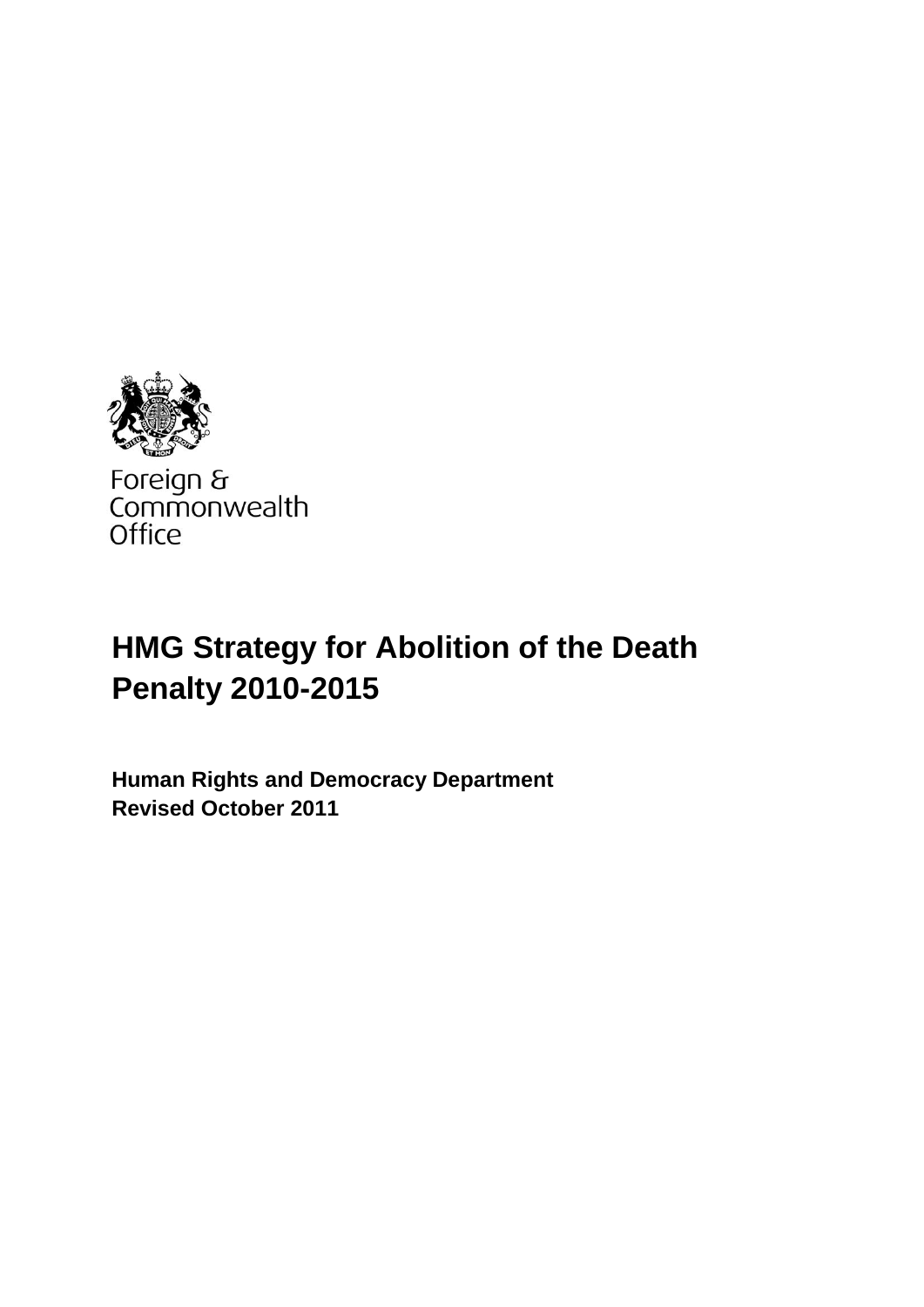

Foreign &<br>Commonwealth **Office** 

## **HMG Death Penalty Strategy**

#### **Table of Contents**

- 3. [Executive Summary](#page-2-0)
- 4. [Our Vision](#page-3-0)
- 5. [Alternative Outcomes](#page-4-0)
- 5. [Analysis](#page-4-1)
- 6. [Developing the Policy](#page-5-0)
- 8. [Delivery](#page-7-0)
- 9. [Results](#page-8-0)
- 10. [Appendix One: Priority Countries](#page-9-0)
- 13. [Appendix Two: Human Rights and Democracy Programme Fund](#page-12-0)
- 14. Appendix Three: [Results and Trends](#page-13-0)
- 16 [Appendix Four: Minimum Standards on the use of the Death Penalty](#page-15-0)
- 19. [Appendix Five: International Legislation and International Mechanisms](#page-18-0)
- 20. [Appendix Six: Steps which posts can take to advance our objectives and the tools](#page-19-0)  [available](#page-19-0)
- 22. [Appendix Seven: Death Penalty Core Script](#page-21-0)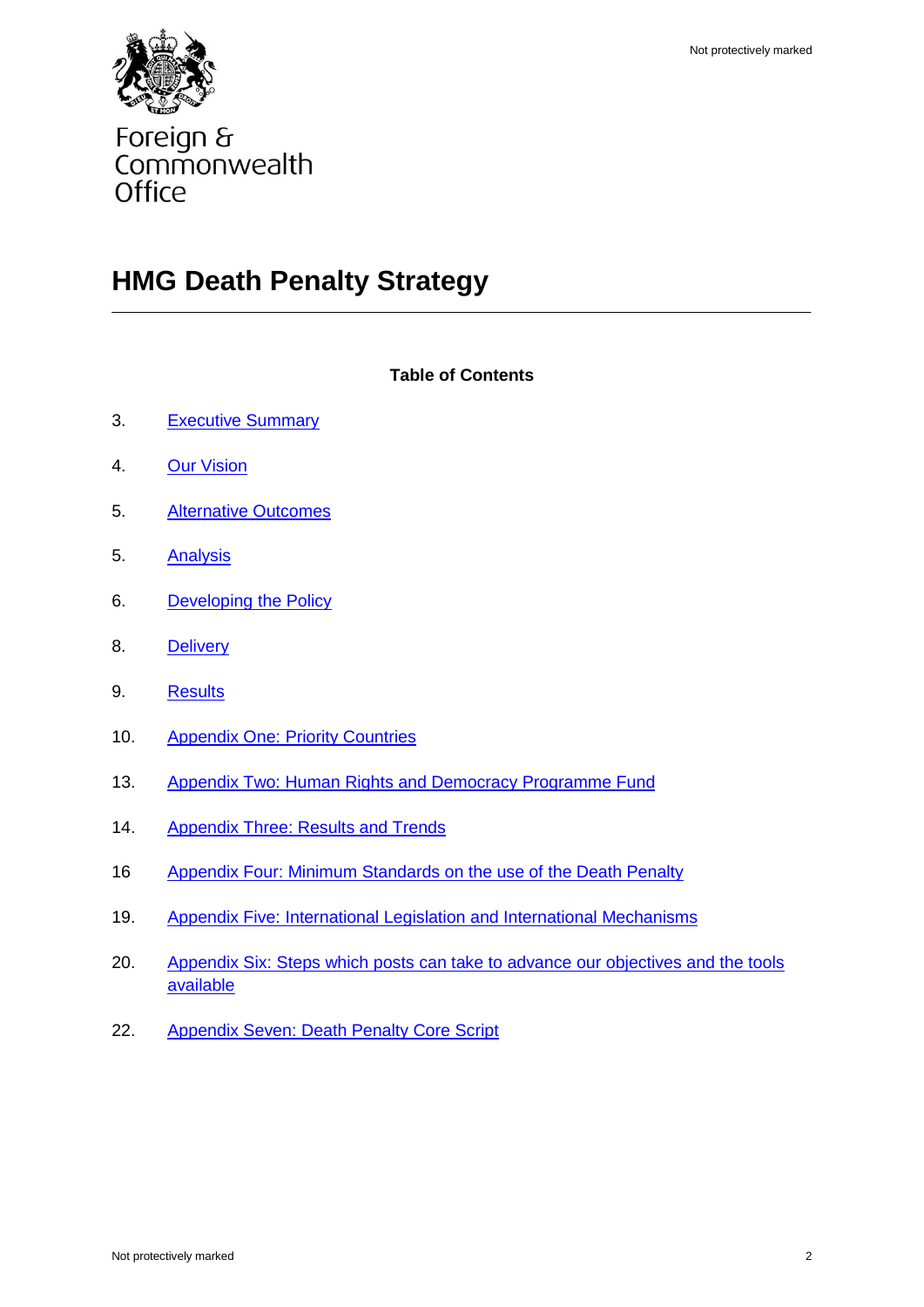#### <span id="page-2-0"></span>**Executive Summary**

This strategy sets out the UK's policy on the death penalty, and offers guidance to FCO overseas missions on how they can take forward our objectives. A list of priority countries are set out in Appendix One and reviewed annually. We encourage posts in these countries to proactively drive forward the death penalty agenda, in order to make progress towards our ultimate goal of global abolition.

#### Why is abolition of the death penalty important?

Promoting human rights and democracy is a priority for the UK. It is the longstanding policy of the UK to oppose the death penalty in all circumstances as a matter of principle. There is a growing international momentum towards abolition of the death penalty - in the past two decades we have seen a significant rise in the number of countries becoming abolitionist, and we are keen to see this trend continue.

#### Goals

Our goals are:

i) to further increase the number of abolitionist countries, or countries with a moratorium on the use of the death penalty;

ii) further restrictions on the use of the death penalty in retentionist countries and reductions in the numbers of executions; and

iii) to ensure EU minimum standards are met in countries which retain the death penalty.

#### Channels of influence

We will work to achieve these objectives through three main channels- bilateral initiatives, the EU, and the UN. Bilaterally, we continue to work hard to lobby governments to establish moratoriums or abolish the death penalty, raise individual cases of British Nationals, use political dialogue and fund projects to further our objectives. We will continue to raise cases of third country nationals through the EU, and work with the EU taskforce on the death penalty to lobby states and pursue common action in international fora, such as the UN. In the UN General Assembly, we support activity to work towards a global moratorium on the death penalty and co-sponsor the cross-regional resolution "on the Moratorium on the use of the Death Penalty", which is tabled biennially. We will continue to work to ensure that an increasing number of countries sign up to the resolution each time it is tabled.

#### Opportunities for posts

Posts can help to deliver these objectives through a variety of different methods, including via conveying the UK position on the death penalty; lobbying governments to establish moratoriums/abolish the death penalty or to comply with minimum standards relating to its use, in line with their international obligations (under the International Covenant on Civil and Political Rights (ICCPR) and the European Convention on Human Rights (ECHR) if ratified); and lobbying their host country to support the UN Resolution on the Moratorium on the use of the Death Penalty. Posts can also support project work, through suggesting, implementing and monitoring a range of projects. In the past and currently, our projects have included mounting legal challenges to the mandatory death penalty and work which involves changing public opinion.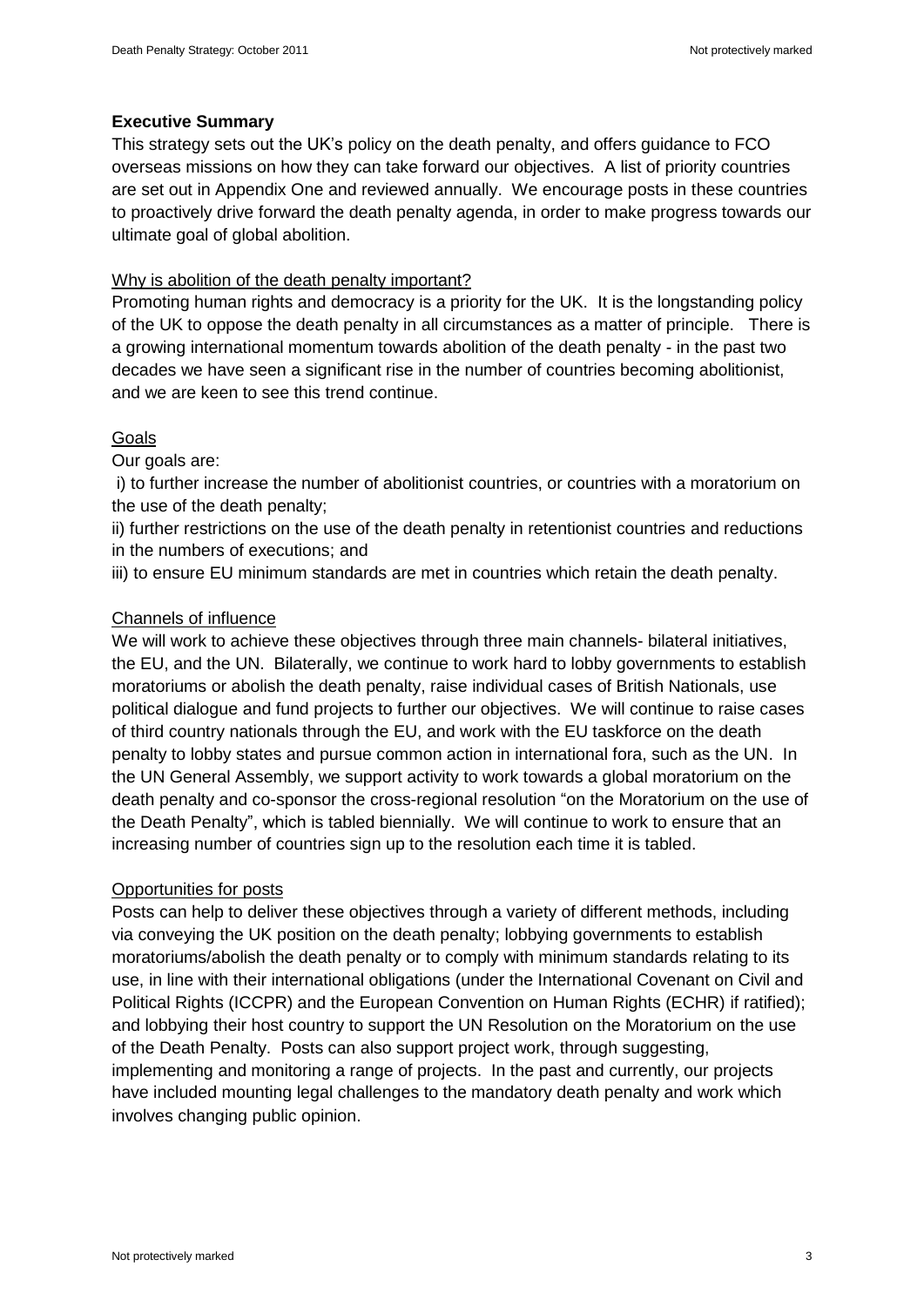#### <span id="page-3-0"></span>**Our Vision**

*Why is the death penalty an issue for us?*

- 1. The UK cares about the death penalty because:
	- Promoting human rights and democracy overseas is a priority for HMG. It is the longstanding policy of the UK to oppose the death penalty in all circumstances as a matter of principle because we consider that its use undermines human dignity, that there is no conclusive evidence of its deterrent value, and that any miscarriage of justice leading to its imposition is irreversible and irreparable.
	- It affects British Nationals there are a number of British Nationals who have been sentenced to death and others awaiting trial for a crime which may carry the death penalty.
	- It affects our provision of police or other justice and security assistance to countries which retain the death penalty – In countries where the assistance we offer could lead to the death penalty, the assistance we may be able to offer will be limited.
	- It affects extradition cases we cannot extradite someone to a country which retains the death penalty if there is a risk that they will face the death penalty.
- 2. While the death penalty is not outlawed in international law, there is considerable international pressure for its abolition. In particular, article 6.6 of the International Covenant on Civil and Political Rights (ICCPR) states that nothing in this article shall be invoked to delay or prevent the abolition of capital punishment by any State Party to the Covenant. The ICCPR also states that the death penalty can only be used for the most serious crimes, for example murder. However, where the death penalty is retained, we will continue to lobby for it to be used within the [EU's minimum](http://www.consilium.europa.eu/uedocs/cmsUpload/10015.en08.pdf)  [standards,](http://www.consilium.europa.eu/uedocs/cmsUpload/10015.en08.pdf) the UN Safeguards Guaranteeing Protection of the Rights of those facing the Death Penalty, and other internationally recognised standards on restricting the death penalty (see Appendix Four), and regularly call for steps to be taken towards its abolition. We will continue to lobby states to sign up to and implement international legislation on the death penalty and conform to international standards.

#### *What might happen next?*

- 3. We want to see a continuation of the international trend towards abolition, with more retentionist countries establishing moratoriums with a view to full abolition in the future. Consular directorate addresses cases of British nationals facing the death penalty separately but clearly they remain an extremely high priority.
- 4. Therefore our overarching goals are:
	- Increase in the number of abolitionist countries, or countries with a moratorium on the use of the death penalty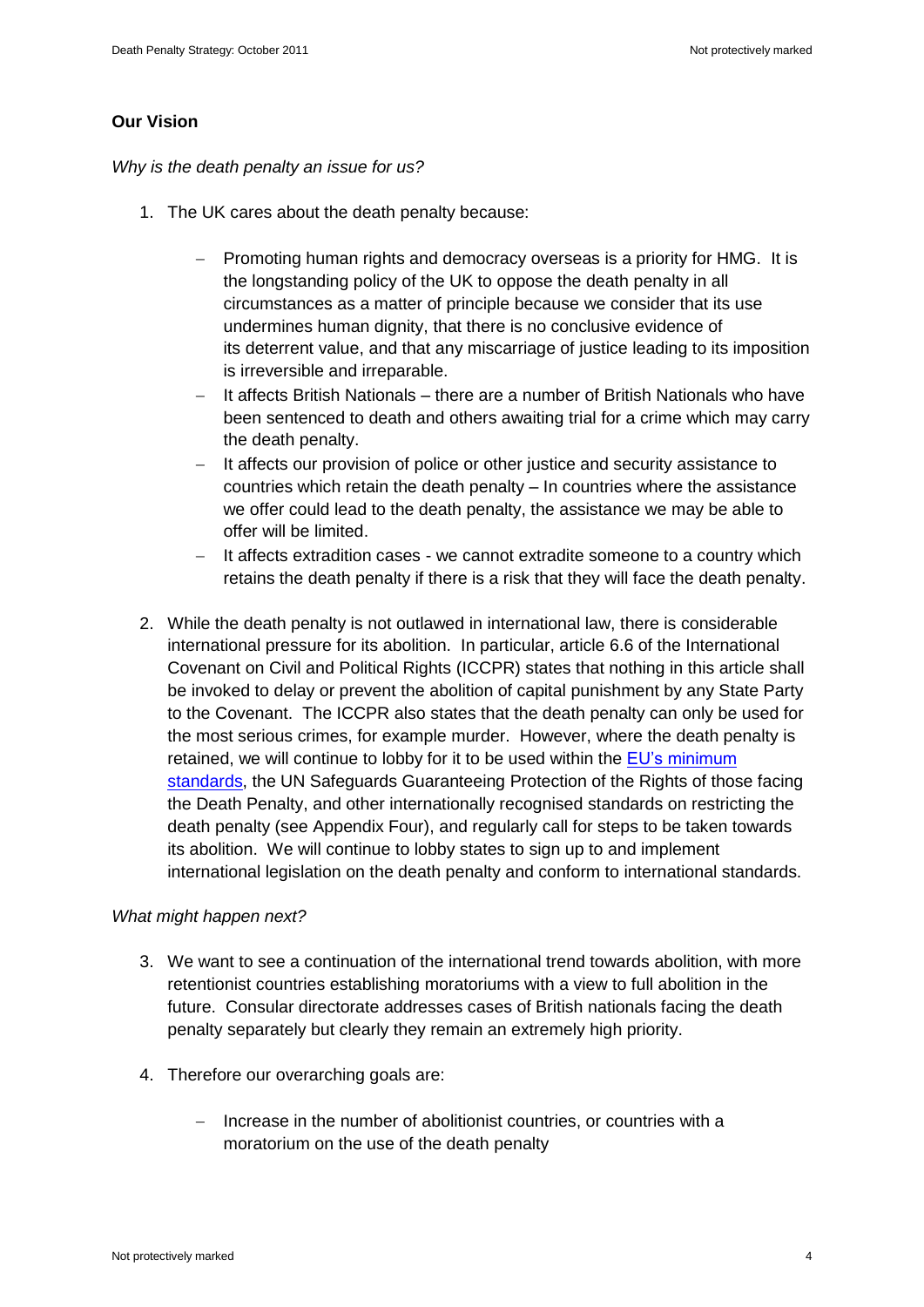- Reduction in the numbers of executions and further restrictions on the use of the death penalty in retentionist countries
- Ensuring EU minimum standards are met in countries which retain the death penalty

#### <span id="page-4-0"></span>**Alternative Outcomes**

There are two other potential outcomes which we do not want to happen- the trend could level out or the situation could get worse, with abolitionist countries taking a step backwards and reinstating the death penalty or ending long standing moratoriums. Taiwan, for example, broke its 5 year moratorium in 2010.

#### <span id="page-4-1"></span>**Analysis**

*What is the current situation regarding the death penalty?*

- 5. According to Amnesty International, 58 countries retain the death penalty, while 96 are abolitionist for all crimes, 9 are abolitionist for ordinary crimes only (countries which retain the death penalty for exceptional crimes such as crimes under military law) and 34 are abolitionist in practice (countries which retain the death penalty but have not executed anyone during the past 10 years)<sup>1</sup>.
- 6. There has been considerable progress on abolition over the past 20 years and the international trend towards abolition is increasing [see figure A]. Our aim is to harness this global momentum to achieve our ultimate aim of global abolition and to avoid the risk that this progress will begin to level out.



Figure A (source: Amnesty International)

<sup>-</sup>1 Amnesty International: September 2011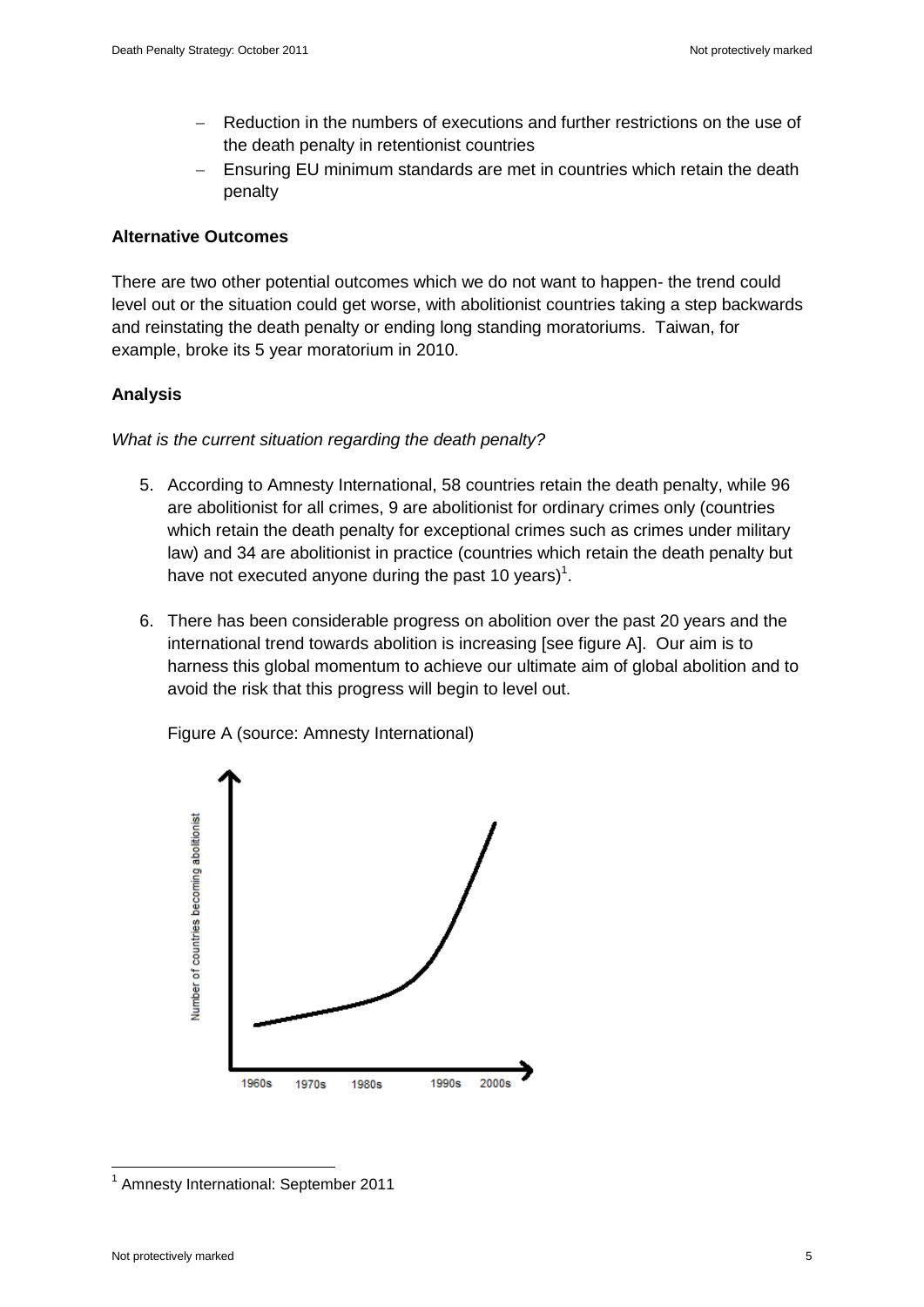7. There are several key pieces of international legislation, most importantly the International Covenant on Civil and Political Rights (ICCPR), the European Convention on Human Rights (ECHR) and the American Convention on Human Rights. Article Six of the ICCPR states that in countries where the death penalty remains in force, it may only be imposed for the most serious crimes, and it shall not be imposed for crimes committed by persons under 18 years old or pregnant women. Articles 7 and 14 of the ICCPR, which deal with cruel, inhuman and degrading treatment, and the right to a fair trial respectively, are also key elements of the ICCPR which relate to the imposition of the death penalty. The Second Optional Protocol to the ICCPR aims for the abolition of the death penalty. The Sixth Optional Protocol to the ECHR abolishes the death penalty except for in times of war, and the Thirteenth Optional Protocol abolishes the death penalty in all circumstances. For a more exhaustive list of international legislation, as well as key mechanisms available to promote their implementation, see Appendix Five.

#### <span id="page-5-0"></span>**Developing the Policy**

#### *What methods can we use to advance our objective of global abolition?*

8. There are three main channels which the FCO can use to achieve our aims:

#### Bilateral initiatives:

- $-$  High level lobbying
- Political dialogues, including through raising the death penalty in bilateral human rights dialogues
- Funding projects through the Human Rights and Democracy Programme Fund and Bilateral Programme Budgets
- Raising individual cases of British Nationals. HMG policy is to use all appropriate influence to prevent the execution of any British national.
- Raising individual cases of third country nationals where deemed necessary and/or effective, for example when EU minimum standards have not been met.

#### Through the EU:

- EU Death Penalty Taskforce. The taskforce meets approximately twice a year to discuss and drive forward EU action on the death penalty, and continues work virtually throughout the year.
- Raising individual cases in countries which retain the death penalty and which do not meet the minimum standards as set out in the EU Guidelines on Human Rights. These standards include only imposing the death penalty for the most serious crimes, and not imposing the death penalty on juveniles, pregnant women or the insane. There must have also been a fair trial, a right to appeal, and the right to seek a pardon or commutation. The full list of EU minimum standards can be found at

<http://www.consilium.europa.eu/uedocs/cmsUpload/10015.en08.pdf>

Lobbying to restrict and reduce its application in retentionist countries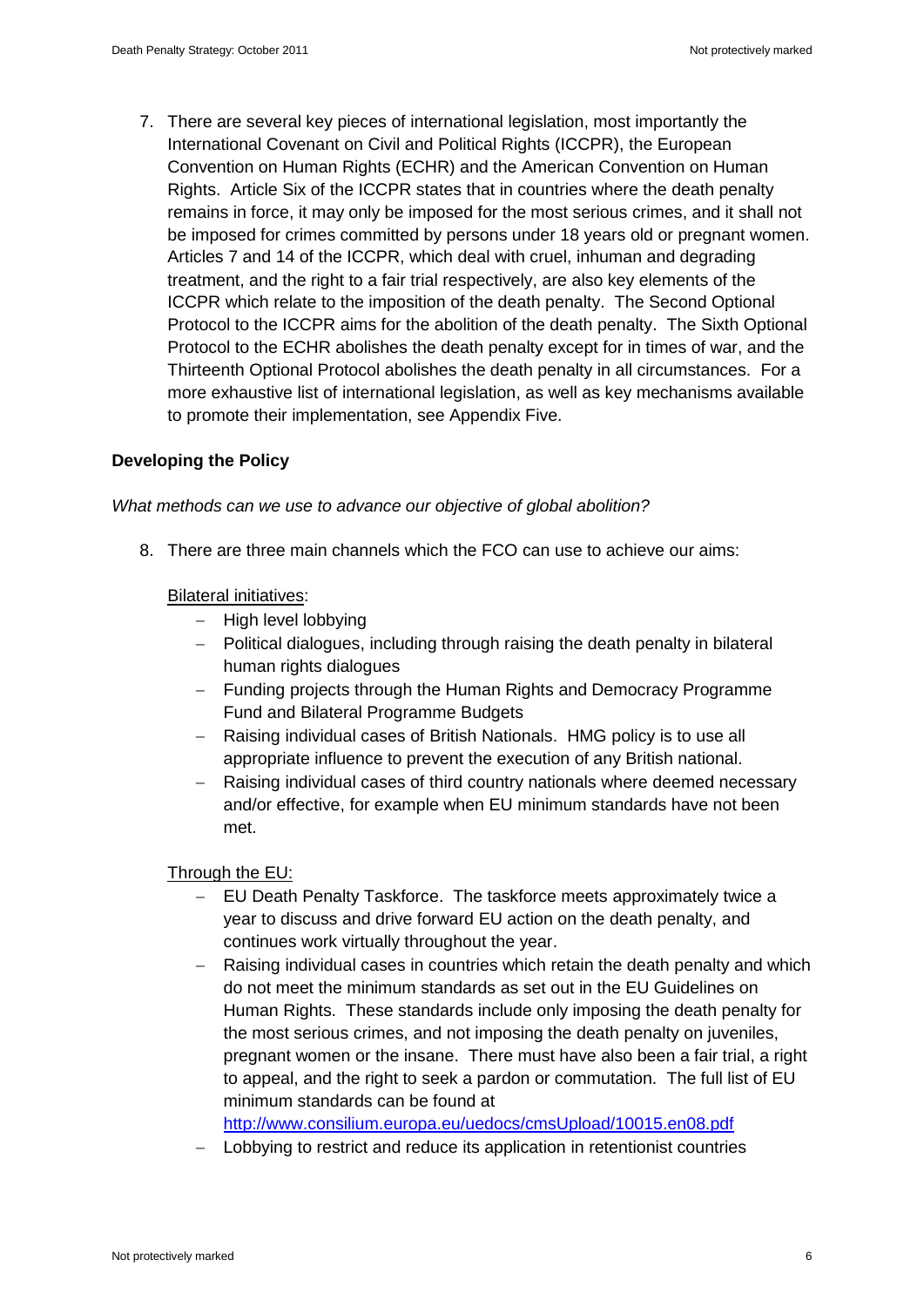- General demarches in favour of abolition of the death penalty in other countries
- $-$  Factoring the death penalty into political and human rights dialogues
- Funding projects through the European Instrument for Democracy and Human Rights (EIDHR) and promoting the EIDHR to stakeholders and as a useful source of funding
- Pursuing common action in international fora such as the UN including by taking a coordinated approach to UN Resolutions on the death penalty

#### Through the UN:

- UN General Assembly Resolution on the Moratorium on the use of the Death Penalty biennially, working with others and lobbying where required to secure appropriate language and increased support for each successive resolution.
- Making recommendations to specific countries through the Universal Periodic Review process, and following up on recommendations which have been accepted, for example through funded projects or lobbying activities
- Following up on recommendations made by the UN Human Rights Committee Supporting the UN Rapporteur on extrajudicial, summary or arbitrary executions- acting on the basis of his reports, and using them as a tool to apply pressure
- 9. The FCO can also use the following channels to achieve our aims on the death penalty:

#### The Commonwealth:

- Given the number of Commonwealth countries who retain the death penalty and the specific interest of the Commonwealth Secretariat in Human Rights, we will be looking to continue to expand the work we do through the Commonwealth
- Through the Commonwealth Heads of Government Meetings (CHOGM), which are held every two years
- Through the Commonwealth Ministerial Action Group (CMAG), which deals with violations of the Harare Declaration, which sets out the Commonwealth's fundamental political values
- Through the Eminent Persons Group, which will set out recommendations on how to strengthen the Commonwealth.
- Through the Commonwealth Lawyers Association, who have a set policy on abolition of the death penalty, and are committed to seeking abolition worldwide
- By working with Commonwealth countries who support abolition of the death penalty

#### Other international and regional institutions

Working with other international and regional institutions, including organisations such as the OSCE.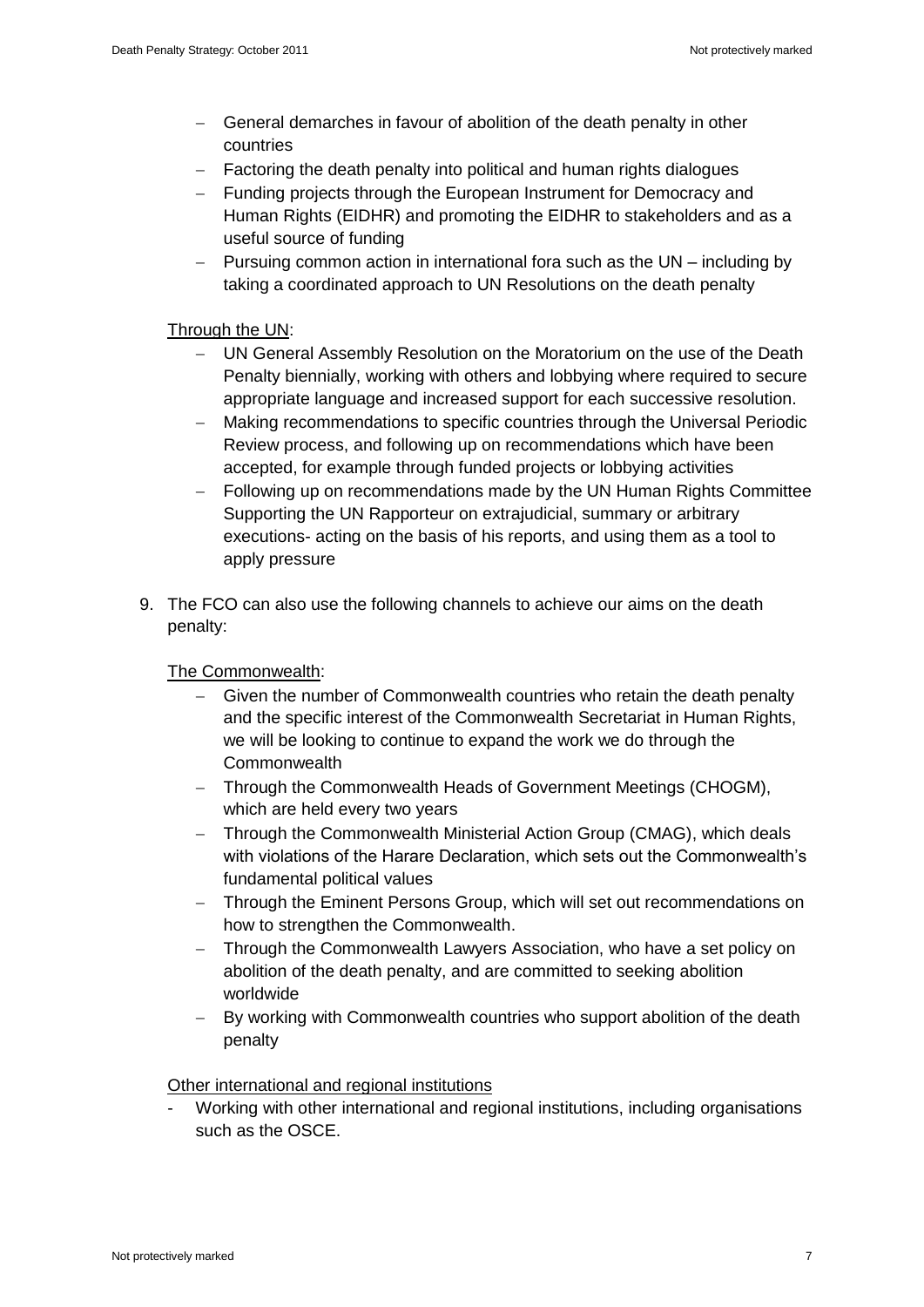#### <span id="page-7-0"></span>**Delivery**

*How can posts deliver our objectives on the death penalty?*

- 10. There is no single identified route to abolition of the death penalty. But there are a range of steps which posts can take to advance our objectives towards moratoriums and eventually abolition. (Their use must be adapted to the circumstances of each country.)
- 11. Steps to take and the tools available to help posts take these forward include:
	- Supporting projects which mount constitutional and other legal challenges to the death penalty, restrict the scope of the death penalty and promote alternatives
	- Encourage adherence to international standards
	- Lobbying countries to immediately establish moratoriums with a view to abolition (core script attached at Appendix Seven)
	- Lobbying countries to vote in favour of the UN Resolution on the Moratorium on the use of the Death Penalty
	- Lobbying on individual cases of British Nationals who have been sentenced to the death penalty or are facing death penalty charges. (Consular Directorate lead on this lobbying strategy, which is specifically tailored to each case)
	- Support projects which change opinions, engaging with civil society, the public, the media and policy makers
	- Other bilateral and regional projects supporting our three goals
- 12. See Appendix Six for further recommendations of actions posts can take and for more information on the tools available to take these initiatives forward.

#### *Projects funded by the Human Rights and Democracy Programme Fund*

- 13. The death penalty is a thematic priority of the FCO Human Rights and Democracy Programme Fund.<sup>2</sup> Details of past and present projects funded by the Human Rights and Democracy Programme Fund are set out in Appendix Two and updated annually.
- 14. Projects on the death penalty funded by the Human Rights and Democracy Programme Fund aim to contribute to one or more of our three goals and ultimately the abolition of the death penalty. The following indicators have been identified to help posts assess project proposals and their outcomes:
	- More legislative, constitutional or procedural amendments leading to a reduction in the number of offences to which the death penalty applies or to the number of sentences imposed.

-

 $2$  The Programme Fund runs until March 2012. Subsequent decisions on the Programme Fund will be taken annually.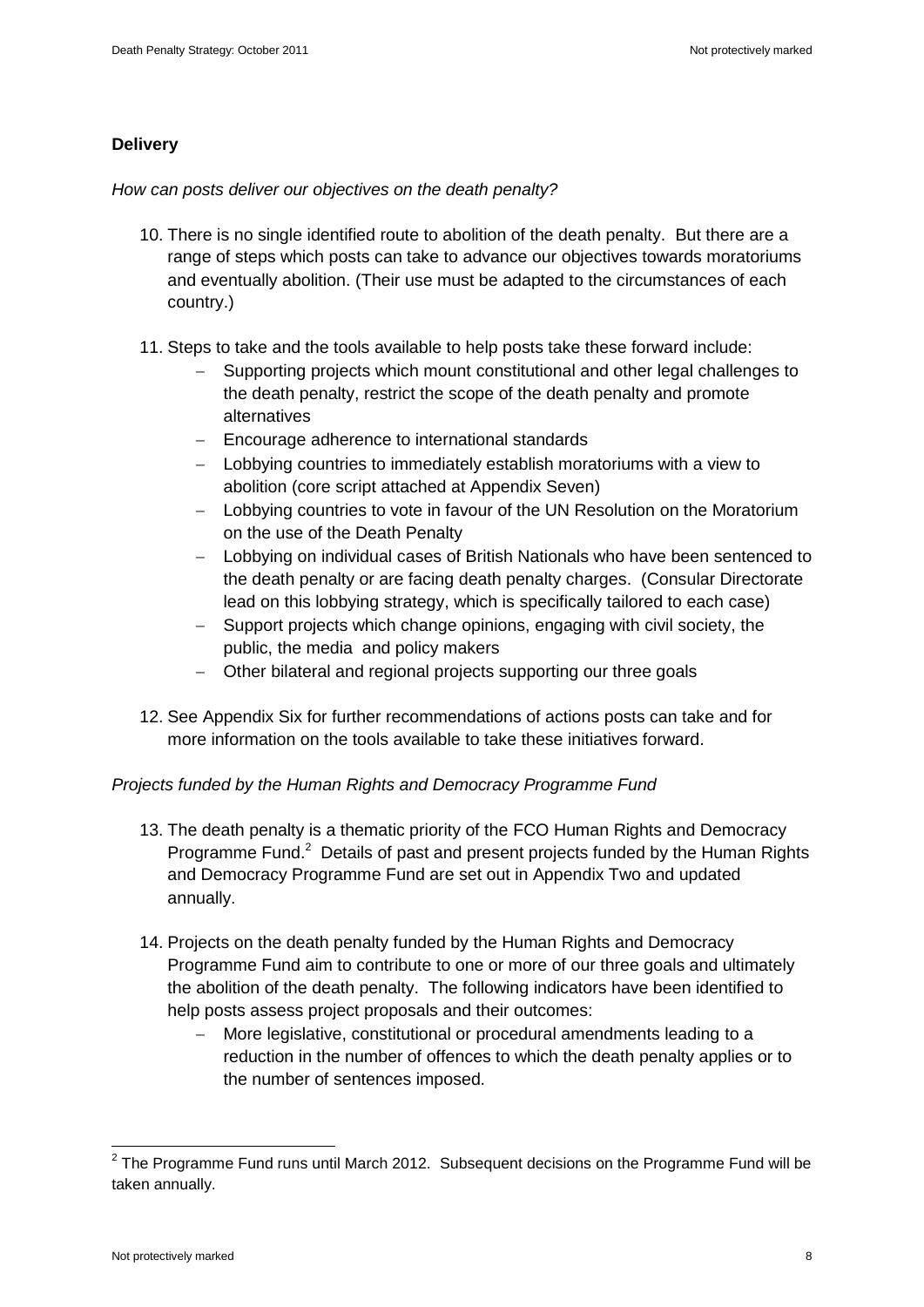- Greater transparency in the application of the death penalty (including trial procedures) and debate between policy makers regarding its effectiveness and alternatives.
- Legislative, procedural, constitutional or policy amendments leading to a reduction in the number of offences to which the death penalty applies, or number of sentences imposed.
- Governments enabled to ratify the 2nd optional protocol to the ICCPR or have greater adherence to international standards and principles in relation to the death penalty.
- 15. Posts can also run their own bilateral projects from their own bilateral funds. HRDD would be happy to advise on any suggested project proposals.

#### *What are our priority countries and regions?*

16. Priority countries and regions are listed in Appendix One and updated annually. Priority countries are selected for a number of different reasons, including where we would most like to see change, where we think HMG efforts may have an impact, or where the country in question is an influential player in the region. Our posts in the priority countries should actively be pursuing our objectives on the death penalty.

#### <span id="page-8-0"></span>**Results**

#### *What has been achieved to date*

17. A report of our project work under the Human Rights and Democracy Fund and bilateral funding streams, detailing both our achievements and the challenges we have faced, is set out in Appendix Three. Appendix Three also contains an assessment of progress more generally towards the abolition of the death penalty. We will continue to review progress by updating Appendix Three annually.

Human Rights and Democracy Department October 2011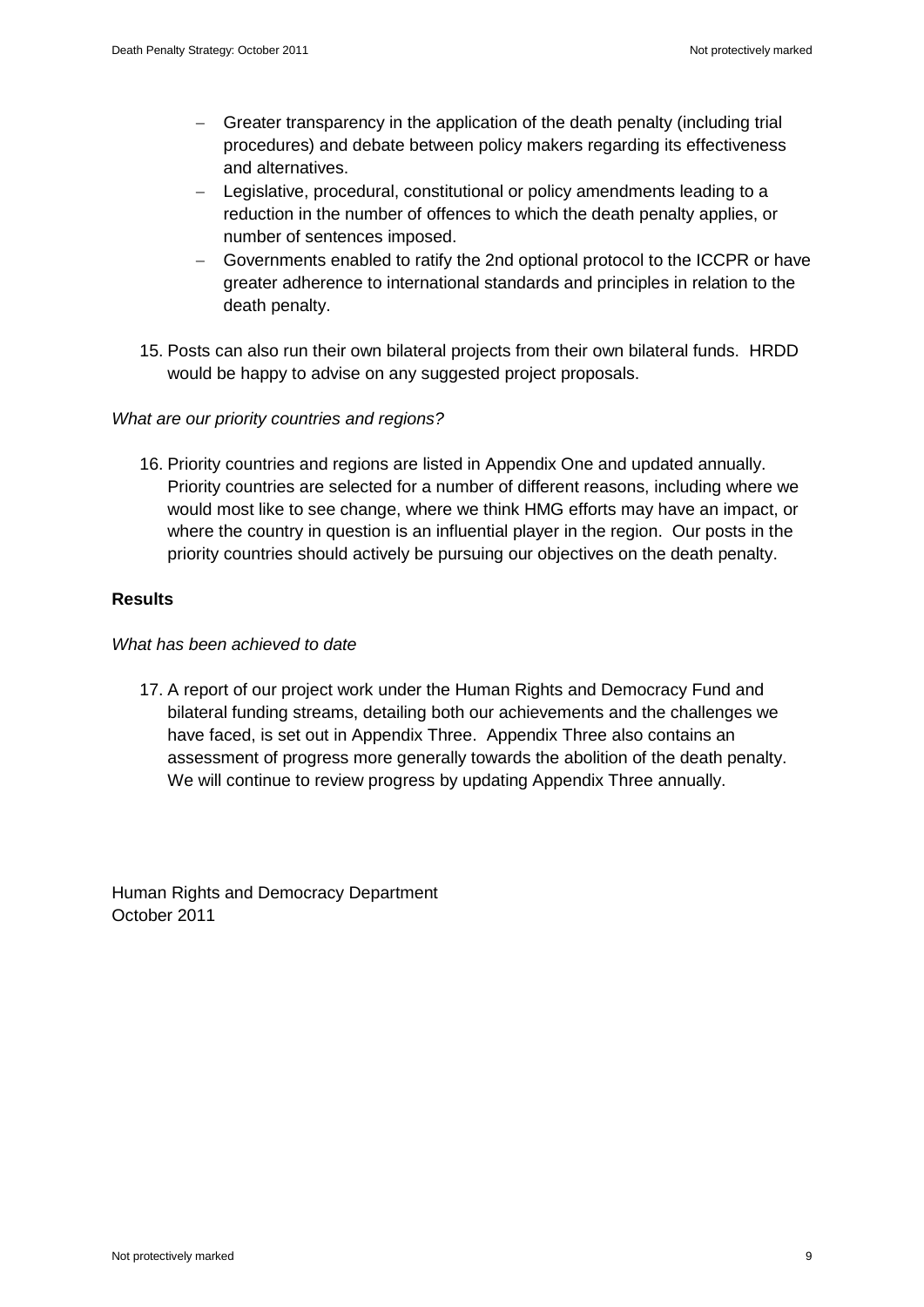#### <span id="page-9-0"></span>**APPENDIX ONE - PRIORITY COUNTRIES**

We use five criteria to identify our priority countries. These are:

- 1. The ability to make progress against our three goals
- 2. Willingness of country to engage on the abolition of the death penalty
- 3. Numbers of executions
- 4. Lack of minimum standards/transparency
- 5. Global influence of country concerned/ impact of country's abolition elsewhere in the world

#### **We have identified the following priority countries for 2011/12.**

#### **China**

#### *[criteria 3, 4 & 5]*

China is the most prolific user of the death penalty, but its use remains very opaque. Statistics remain a state secret so we do not know the true figure of the number of executions which take place in China every year. However, there have been positive developments over the past few years, such as the return of the power of final review to the Supreme People's Court and the reduction of the number of crimes eligible for the death penalty from 68 to 55 in February 2011. We engage with the Chinese through our bilateral human rights dialogue, our project work and through the EU. We focus our work in China on Goals two and three.

#### **Iran**

#### *[criteria 3 &4]*

Iran is second only to China in the total number of people it executes. It is one of the few countries which still executes juvenile offenders in contradiction to its commitments under the International Covenant on Civil and Political Rights (ICCPR). Iran continues to execute juveniles and uses stoning as a method of execution. Lack of fair trials and due process are also areas of grave concern. There are no state published statistics on the numbers of executions but Amnesty International estimate that in 2010 there were over 252 executions. International pressure including ministerial statements can have a positive impact on individual cases. We have identified Iran as a priority due to its numbers and method of executions and the lack of due process prior to sentence, and continue to focus our work on Goals two and three.

#### **The Commonwealth Caribbean**

#### [criteria 1]

All of the countries in this region retain the death penalty and there is much public support for its use. We have had successes with projects there, particularly over restricting the use of the death penalty. The mandatory death penalty in Barbados was declared unconstitutional by the Supreme Court in 2009, although this decision is yet to come into force, and in Dominica the gallows were demolished as a direct result of our projects. There is however more work we can do in the Caribbean over restricting the use of the death penalty. Executions are extremely rare in the Caribbean, and the most recent execution was in St Kitts and St Nevis in 2008. Our main area of work here is under goals one and two.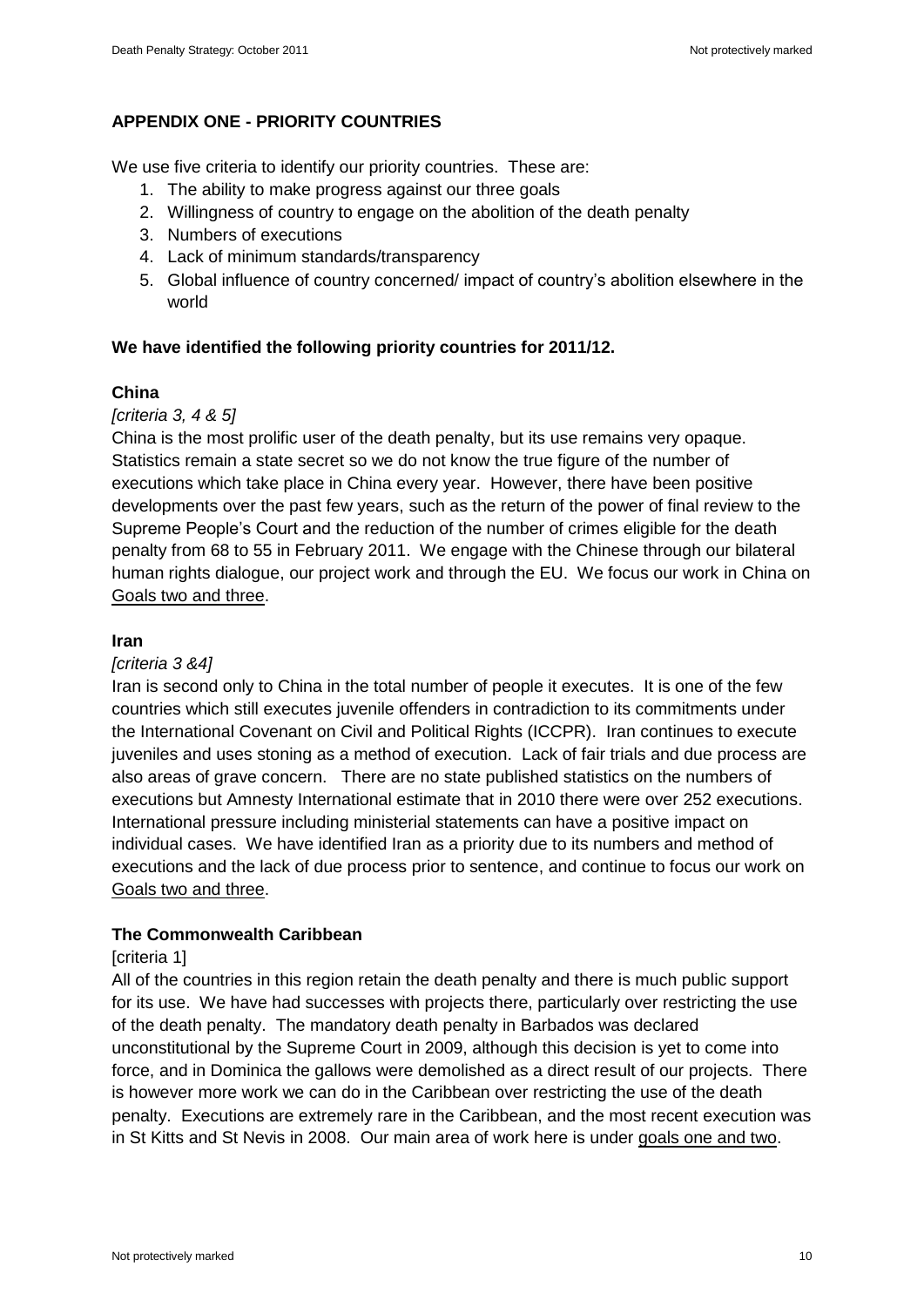#### **USA**



34 out of 50 states in the USA retain the death penalty, and although complete abolition isn't likely within a decade, there have been some positive steps recently. For instance Illinois abolished the death penalty in March 2011 and New Mexico abolished the death penalty in 2009. Colorado, Montana, Maryland, Kansas and Connecticut have all debated the issue in recent years. Debates have focused on the costs of execution and the risk of executing innocent people. In 2010, 46 executions were known to have been carried out, 17 of which took place in Texas, but overall the number of death sentences issued in the US has declined year on year for the past eight years. If the USA abolished the death penalty, it could potentially have a significant knock on effect on other retentionist countries, and send a positive message to the rest of the world. We are aiming for a reduction in numbers of executions of British Nationals, as well as EU and other third country nationals, and for abolition on a state by state basis, which fits into Goals one and two.

#### **Belarus**

#### *[criteria 5]*

Belarus is the last country in Europe to retain the death penalty, though numbers of executions are low. It is a major stumbling block for EU relations with Belarus. Belarus is not a member or observer of the Council of Europe because of its retention of the death penalty. Abolition in Belarus is a priority for the EU and the Council of Europe. If Belarus were to abolish the death penalty, Europe would be the first region free of the death penalty and this would send an important signal to the rest of the world. We raise the death penalty regularly with the Belarusian authorities, and also support NGOs and the Council of Europe who are work to raise public awareness. We are therefore working towards Goal one.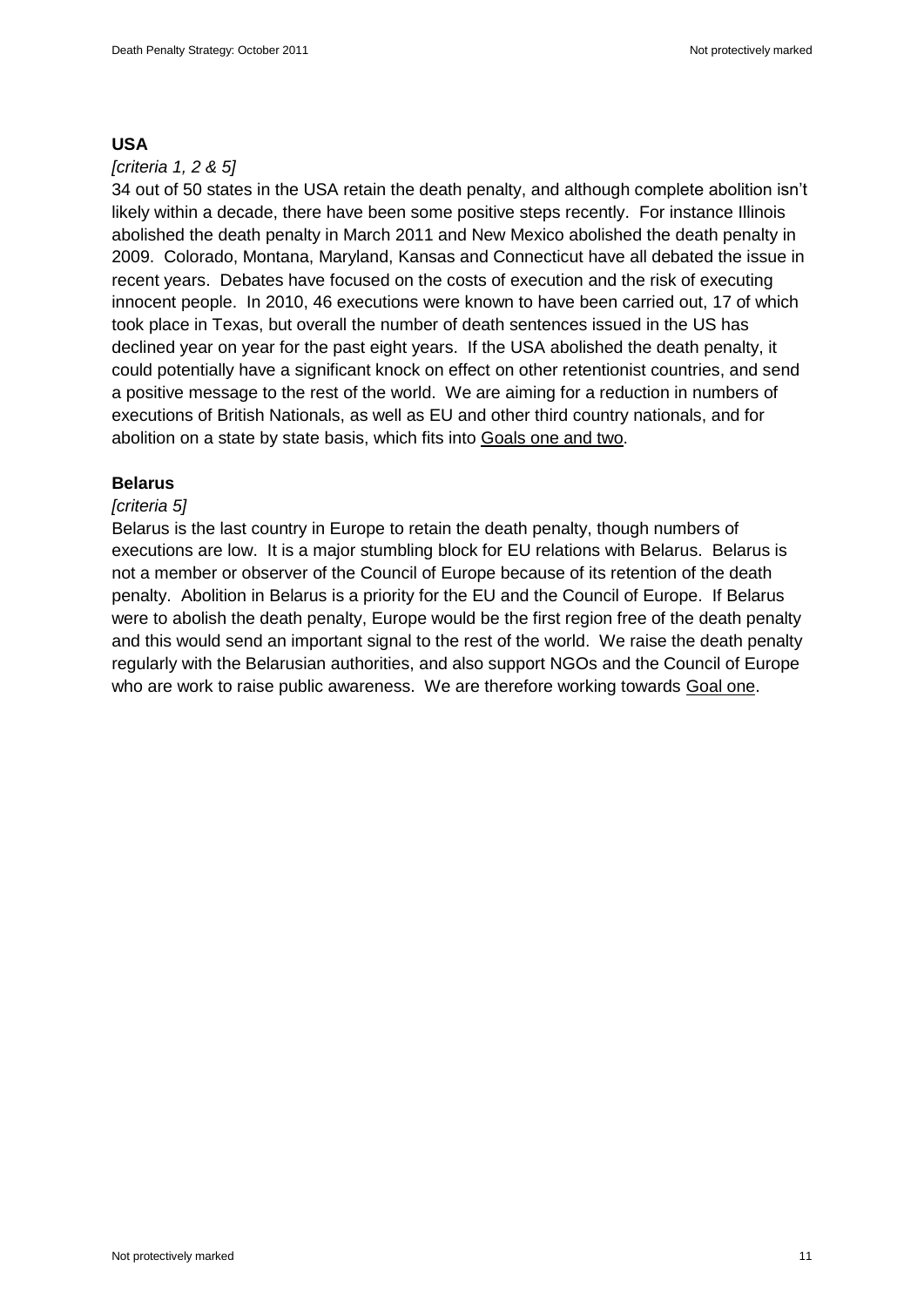A second tier of priority countries and regions has been identified where posts should also be working towards one or more of our goals:

| <b>Goal One:</b>                              | <b>Goal Two:</b>               | <b>Goal Three:</b>         |  |
|-----------------------------------------------|--------------------------------|----------------------------|--|
| Increase in the number of                     | Reduction in the numbers of    | Ensuring minimum standards |  |
| abolitionist countries, or countries          | executions and further         | are met in countries which |  |
| with a moratorium on the use of the           | restrictions on the use of the | retain the death penalty   |  |
| death penalty                                 | death penalty in retentionist  |                            |  |
|                                               | countries                      |                            |  |
|                                               | <b>Africa</b>                  |                            |  |
| Kenya                                         | Ghana                          | <b>Botswana</b>            |  |
| Malawi                                        | Nigeria                        | Ghana                      |  |
| Nigeria                                       | Uganda                         | Uganda                     |  |
| Sierra Leone                                  |                                | Zimbabwe                   |  |
| Tanzania                                      |                                | Nigeria                    |  |
| Ghana                                         |                                | Sierra Leone               |  |
| Zambia                                        |                                | Tanzania                   |  |
| Russia, South Caucasus and Central Asia       |                                |                            |  |
| Tajikistan                                    |                                | Tajikistan                 |  |
| <b>Asia Pacific</b>                           |                                |                            |  |
| Papua New Guinea                              | Singapore                      | Thailand                   |  |
| South Korea                                   | Vietnam                        | Japan                      |  |
| Indonesia                                     | Indonesia                      |                            |  |
| Malaysia                                      | Malaysia                       |                            |  |
| <b>Thailand</b>                               | Taiwan                         |                            |  |
|                                               | India                          |                            |  |
| <b>Americas (excluding USA and Caribbean)</b> |                                |                            |  |
| Guatemala                                     |                                |                            |  |
| <b>Middle East and North Africa</b>           |                                |                            |  |
| Iraq                                          | Iraq                           | Pakistan                   |  |
| Tunisia                                       | Pakistan                       |                            |  |
| Jordan                                        | Morocco                        |                            |  |
| Morocco                                       | Jordan                         |                            |  |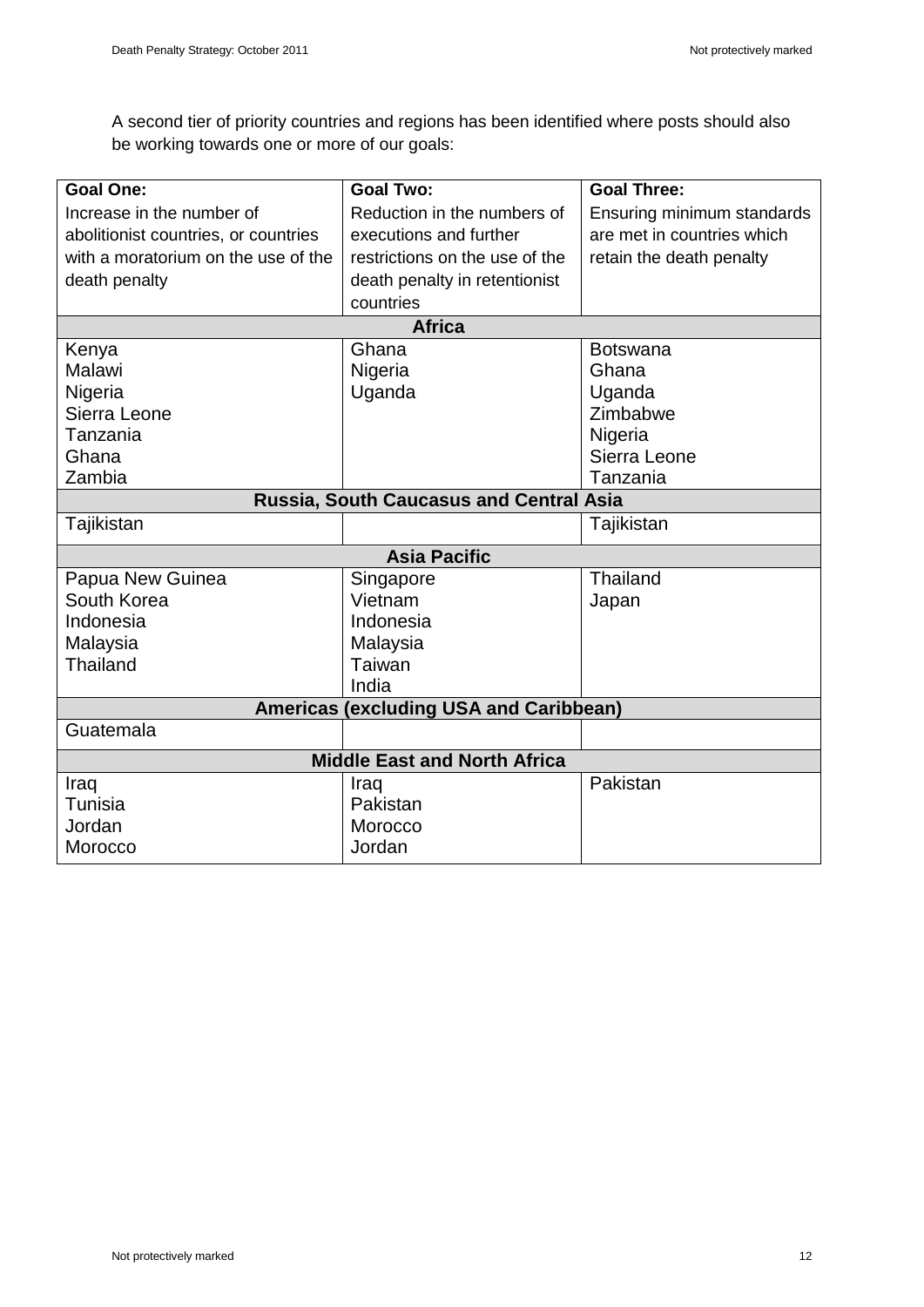#### <span id="page-12-0"></span>**APPENDIX TWO – HUMAN RIGHTS AND DEMOCRACY PROGRAMME FUND**

- 1. All funds have been committed until the end of the financial year (2011/12).
- 2. In the period 2011-12, the FCO is funding three multi country projects. Two of these projects are run by the [Death Penalty Project,](http://www.deathpenaltyproject.org/) an organisation led by human rights lawyers, which offers free legal representation for prisoners facing the death penalty and makes legal challenges to the mandatory death penalty. These projects aim to provide assistance for prisoners facing the death penalty and work to create legal restrictions on the use of the death penalty in Commonwealth countries in Africa and the Caribbean. Our third multi-country project is being run by Penal Reform International and covers Tunisia, Morocco and Jordan. This project aims to provide a platform for informed debate among policy makers, civil society and the public, towards progressive abolition of the death penalty.
- 3. Other death penalty projects funded by the Human Rights and Democracy Programme Fund are currently running in China and Nigeria.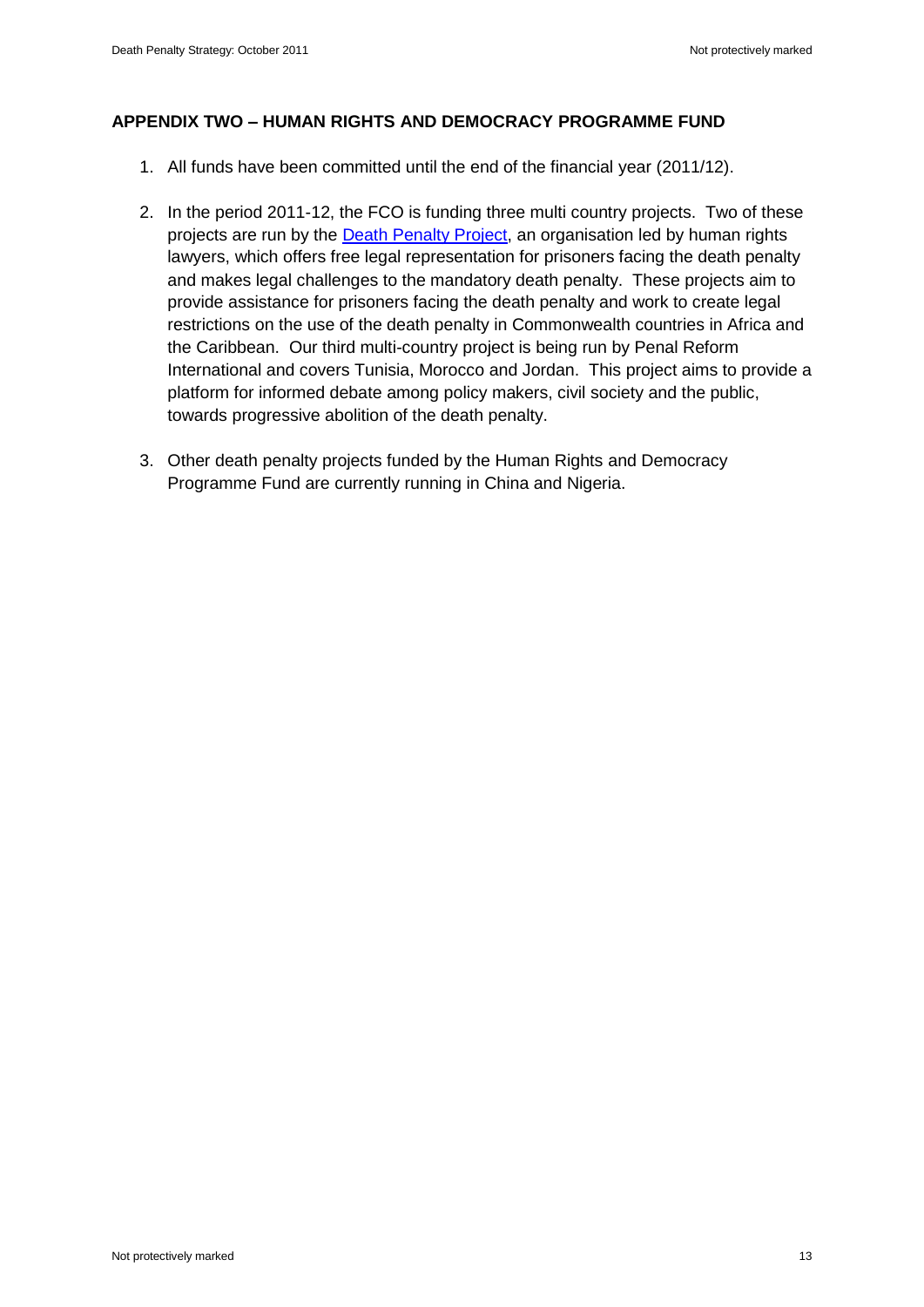#### <span id="page-13-0"></span>**APPENDIX THREE – RESULTS AND TRENDS**

- 1. There is a clear international trend towards abolition of the death penalty, as we have seen from the increasing numbers of abolitionist countries over the past ten years (22 countries since 2000). Reflecting the global trend towards abolition, we have seen several positive developments recently. In March 2011, Illinois became the  $16<sup>th</sup>$  state in the US to abolish the death penalty. In January 2010, Mongolia announced a moratorium on the death penalty, and Kyrgyzstan acceded to the  $2^{nd}$  Optional Protocol to the ICCPR. In 2010, Japan set up a study group at its Ministry of Justice to look at the death penalty. In 2009 Burundi and Togo both abolished the death penalty for all crimes, the Russian Constitutional Court extended indefinitely the current moratorium, and the Kenyan President commuted the sentences of 4000 people to life imprisonment.
- 2. According to Amnesty International, in 2010, at least 23 countries carried out executions, and at least 527 executions took place, although this does not include the number of executions carried out in China.
- 3. We have had direct results from our project work. In 2009 the Barbados government agreed to comply with the ruling of the Inter-American Court on Human Rights and abolish the mandatory death penalty. In capital cases in the Caribbean more generally, minimum standards have tightened through international case law, international tribunals and through the Inter-American Court. Other recent results include the Supreme Court of Uganda declaring that the mandatory death penalty amounted to inhuman punishment; the court ruled that anyone sentenced to death and not executed or pardoned within three years should have their sentence commuted to life imprisonment. In July 2010, the Court of Appeal in Kenya declared the mandatory death penalty for murder to be unconstitutional.
- 4. We achieved excellent results at the UNGA Resolution on the Moratorium on the use of the Death Penalty in 2007, 2008 and 2010. In November 2010, the resolution was adopted with record support. 109 countries voted in favour, 41 voted against and there were 35 abstentions. We aim to build on this success in Autumn 2012, by gaining even more signatories for the next resolution. We consider the establishment of a moratorium as a positive step towards total abolition, and these resolutions have been and should continue to be an international driving force towards a global moratorium.
- 5. We have also made progress in some of our consular death penalty cases. Most significantly in 2010 Ministers intervened on behalf of Neil Revill, a British national on death row in the US, and for whom ultimately the prosecution decided not to pursue the death penalty at trial; and dual national Aziz Qayoumi (an official HMG brief was submitted to court), whose death sentence was commuted to a sentence of imprisonment at the Afghan Supreme Court. We currently have eight British nationals sentenced to the death penalty and awaiting execution, and a further 30 British nationals who are facing charges that attract the death penalty. Consular staff in London and at our overseas missions continue to work hard, in collaboration with NGOs and the local lawyers working on many of these cases. For each case, we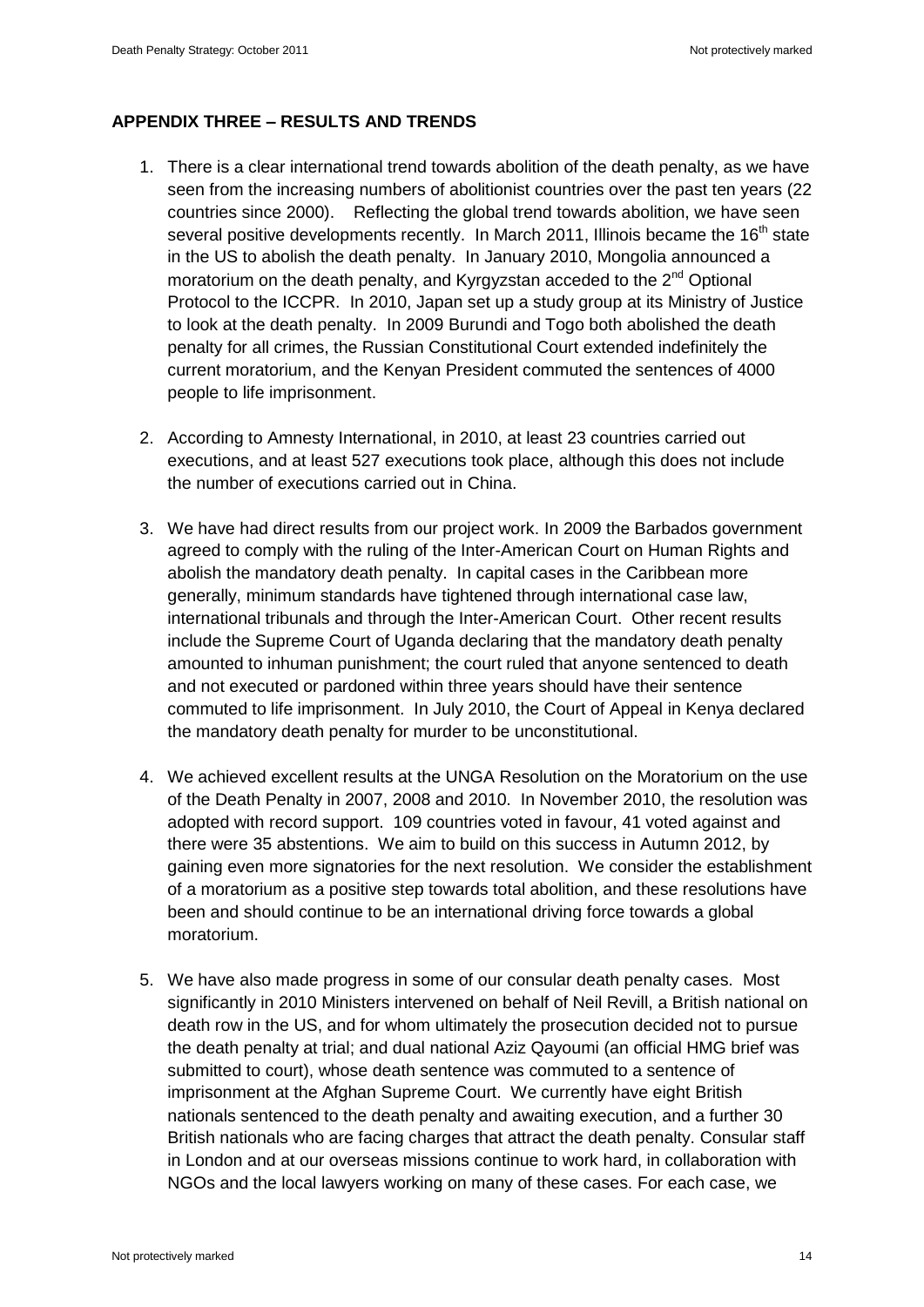have agreed a handling strategy with those involved, to ensure that our representations are targeted and appropriate. From January to July 2011, we made Ministerial and Ambassadorial representations on cases in the US, Ghana, Democratic Republic of Congo, Indonesia, Malaysia, and Pakistan.

- 6. However, despite these positive steps, there have also been some setbacks. In April 2011, Jamaica passed a constitutional amendment to make the death penalty easier to carry out. In March 2011, Taiwan executed five people after having broken its five year de facto moratorium in 2010. The Death Penalty Project unsuccessfully challenged the mandatory death penalty for drug offences in Singapore in 2010, one of our funded projects in Vietnam was cut due to lack of government buy in from the Ministry of Public Security and in 2009, China executed Akmal Shaikh, a British National, sentenced to death for drug smuggling, despite continuous high level lobbying, and concerns over his mental health.
- 7. There were no reports of any executions by stoning in 2010, although Amnesty International report that death sentences by stoning were imposed in Iran, Nigeria and Pakistan.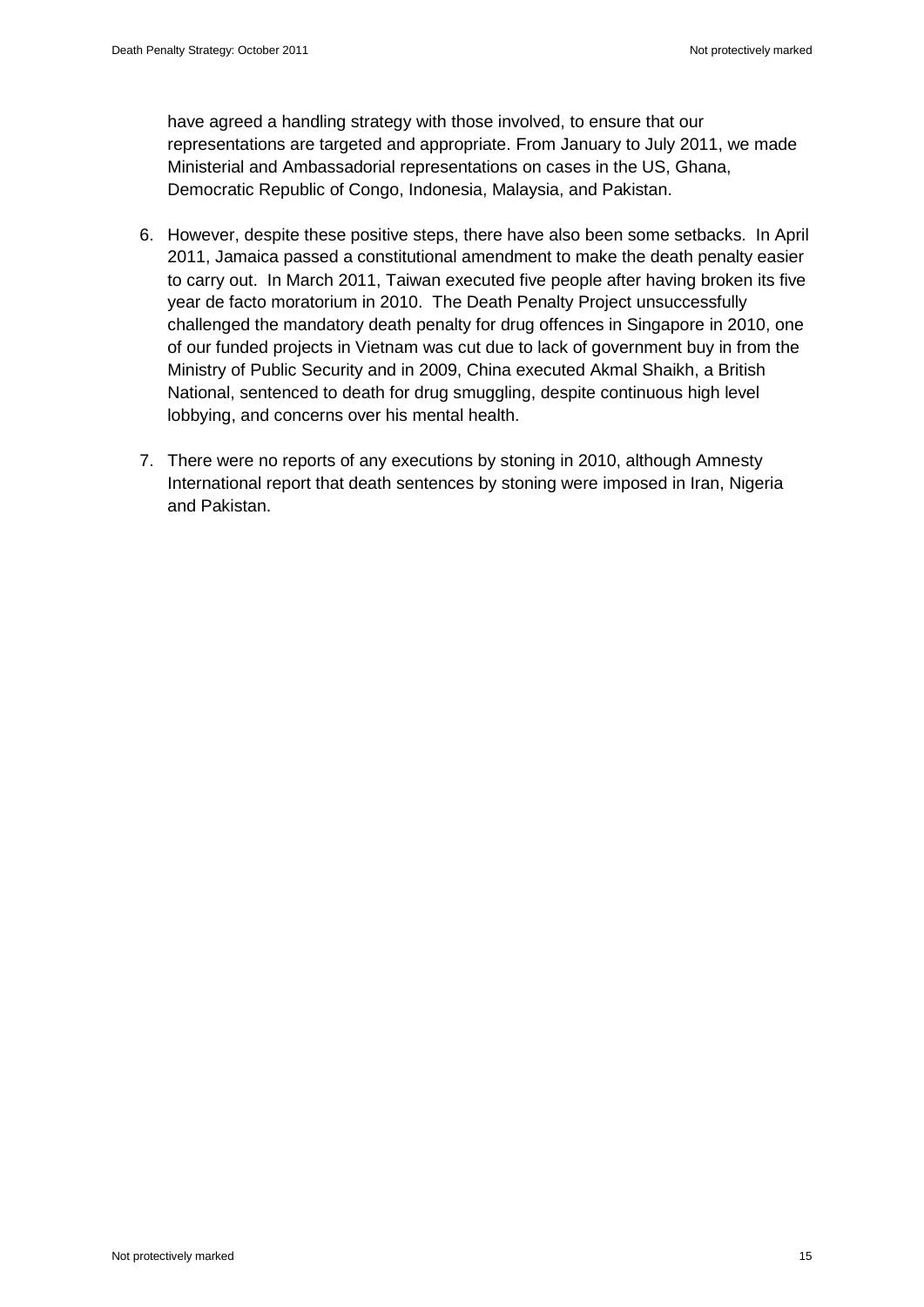#### <span id="page-15-0"></span>**APPENDIX FOUR: MINIMUM STANDARDS ON THE USE OF THE DEATH PENALTY**

#### EU Minimum Standards

Where states insist on maintaining the death penalty, the EU considers it important that the following minimum standards should be met:

i) Capital punishment may be imposed only for the most serious crimes, it being understood that their scope should not go beyond intentional crimes with lethal or other extremely grave consequences. The death penalty should not be imposed for non-violent acts such as financial crimes, religious practice or expression of conscience and sexual relations between consenting adults nor as a mandatory sentence.

ii) Capital punishment may be imposed only for a crime for which the death penalty was prescribed at the time of its commission, it being understood that if, subsequent to the commission of the crime, provision is made by law for the imposition of a lighter penalty, the offender shall benefit thereby.

- iii) Capital punishment may not be imposed on:
	- Persons below 18 years of age at the time of the commission of their crime; Pregnant women or new mothers; Persons who have become insane.

iv) Capital punishment may be imposed only when the guilt of the person charged is based upon clear and convincing evidence leaving no room for alternative explanation of the facts.

v) Capital punishment must only be carried out pursuant to a final judgement rendered by an independent and impartial competent court after legal proceedings, including those before special tribunals or jurisdictions, which gives all possible safeguards to ensure a fair trial, at least equal to those contained in Article 14 of the International Covenant on Civil and Political Rights, including the right of anyone suspected of or charged with a crime for which capital punishment may be imposed to adequate legal assistance at all stages of the proceedings, and where appropriate, the right to contact a consular representative.

vi) Anyone sentenced to death shall have an effective right to appeal to a court of higher jurisdiction, and steps should be taken to ensure that such appeals become mandatory.

vii) Where applicable, anyone sentenced to death shall have the right to submit an Individual complaint under International procedures; the death sentence will not be carried out while the complaint remains under consideration under those procedures; the death penalty will not be carried out as long as any related legal or formal procedure, at the international or at the national level, is pending.

viii) Anyone sentenced to death shall have the right to seek pardon or commutation of the sentence. Amnesty, pardon or commutation of the sentence of death may be granted in all cases of capital punishment.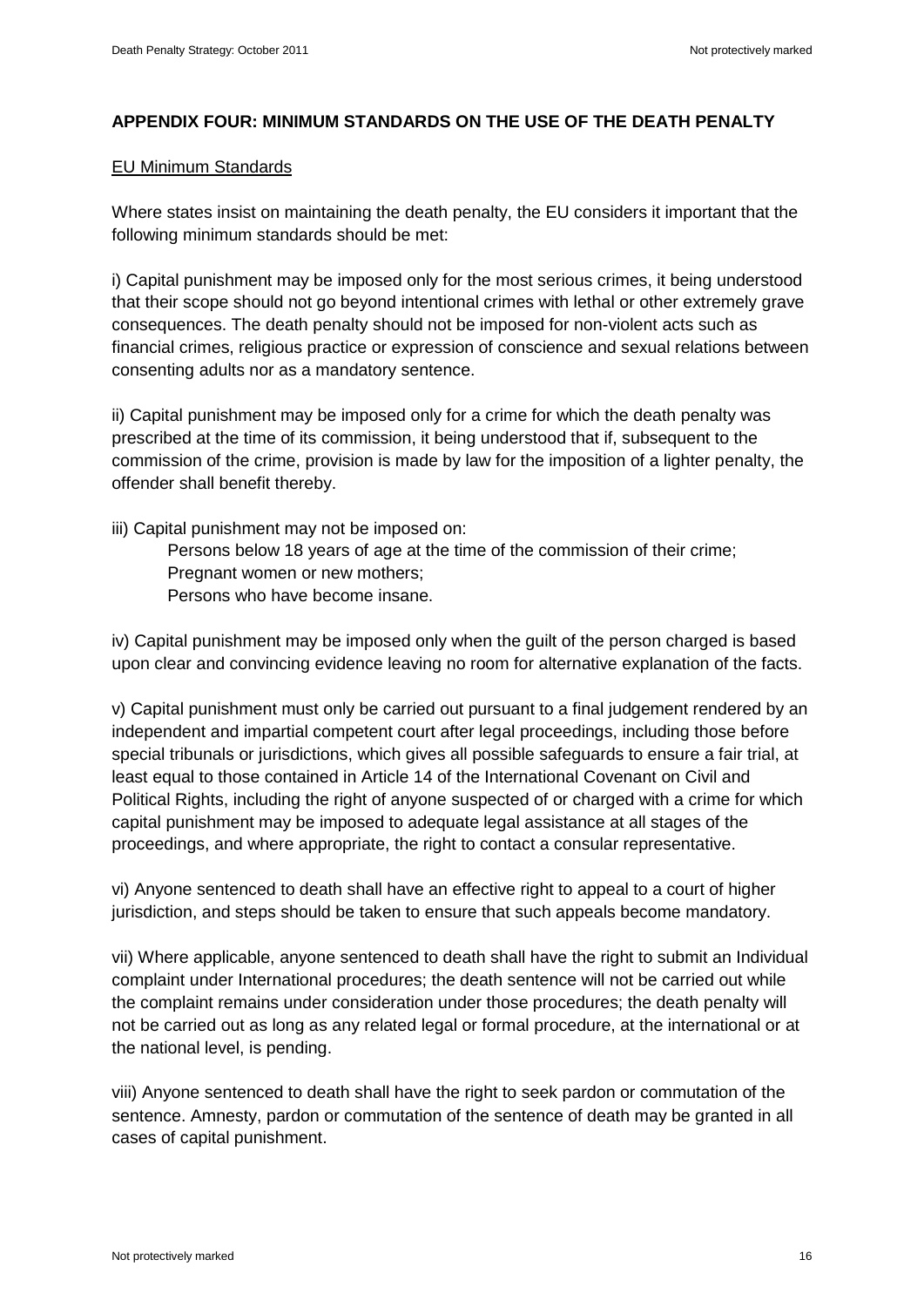ix) Capital punishment may not be carried out in contravention of a state's international commitments.

x) The length of time spent after having been sentenced to death may also be a factor.

xi) Where capital punishment occurs, it shall be carried out so as to inflict the minimum possible suffering. It may not be carried out in public or in any other degrading manner.

xii) The death penalty should not be imposed as an act of political revenge in contravention of the minimum standards, e.g., against coup plotters.

#### UN Safeguards guaranteeing protection of the rights of those facing the death penalty

- 1. In countries which have not abolished the death penalty, capital punishment may be imposed only for the most serious crimes, it being understood that their scope should not go beyond intentional crimes with lethal or other extremely grave consequences.
- 2. Capital punishment may be imposed only for a crime for which the death penalty is prescribed by law at the time of its commission, it being understood that if, subsequent to the commission of the crime, provision is made by law for the imposition of a lighter penalty, the offender shall benefit thereby.
- 3. Persons below 18 years of age at the time of the commission of the crime shall not be sentenced to death, nor shall the death sentence be carried out on pregnant women, or on new mothers, or on persons who have become insane.
- 4. Capital punishment may be imposed only when the guilt of the person charged is based upon clear and convincing evidence leaving no room for an alternative explanation of the facts.
- 5. Capital punishment may only be carried out pursuant to a final judgement rendered by a competent court after legal process which gives all possible safeguards to ensure a fair trial, at least equal to those contained in article 14 of the International Covenant on Civil and Political Rights, including the right of anyone suspected of or charged with a crime for which capital punishment may be imposed to adequate legal assistance at all stages of the proceedings.
- 6. Anyone sentenced to death shall have the right to appeal to a court of higher jurisdiction, and steps should be taken to ensure that such appeals shall become mandatory.
- 7. Anyone sentenced to death shall have the right to seek pardon, or commutation of sentence; pardon or commutation of sentence may be granted in all cases of capital punishment.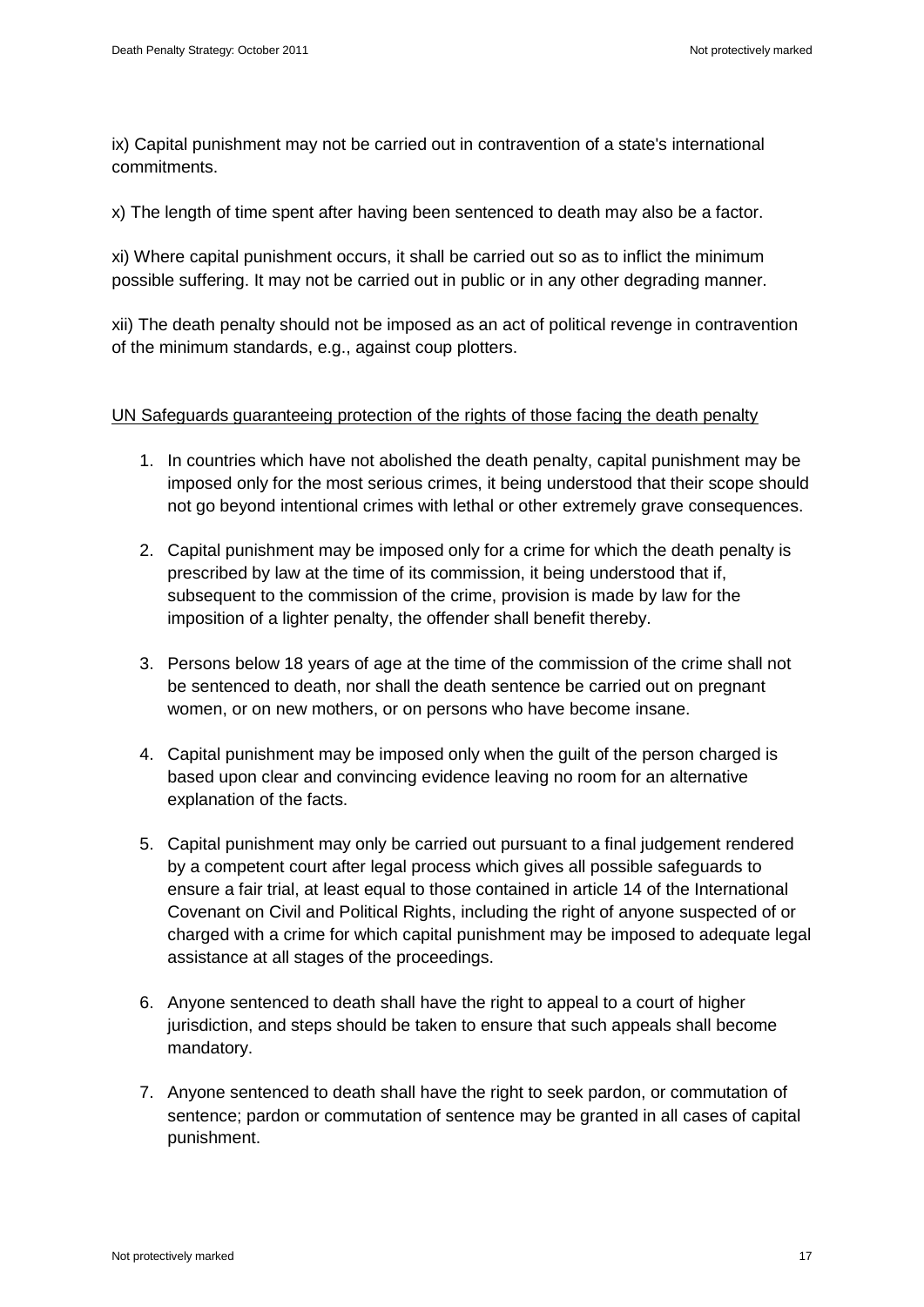- 8. Capital punishment shall not be carried out pending any appeal or other recourse procedure or other proceeding relating to pardon or commutation of the sentence.
- 9. Where capital punishment occurs, it shall be carried out so as to inflict the minimum possible suffering.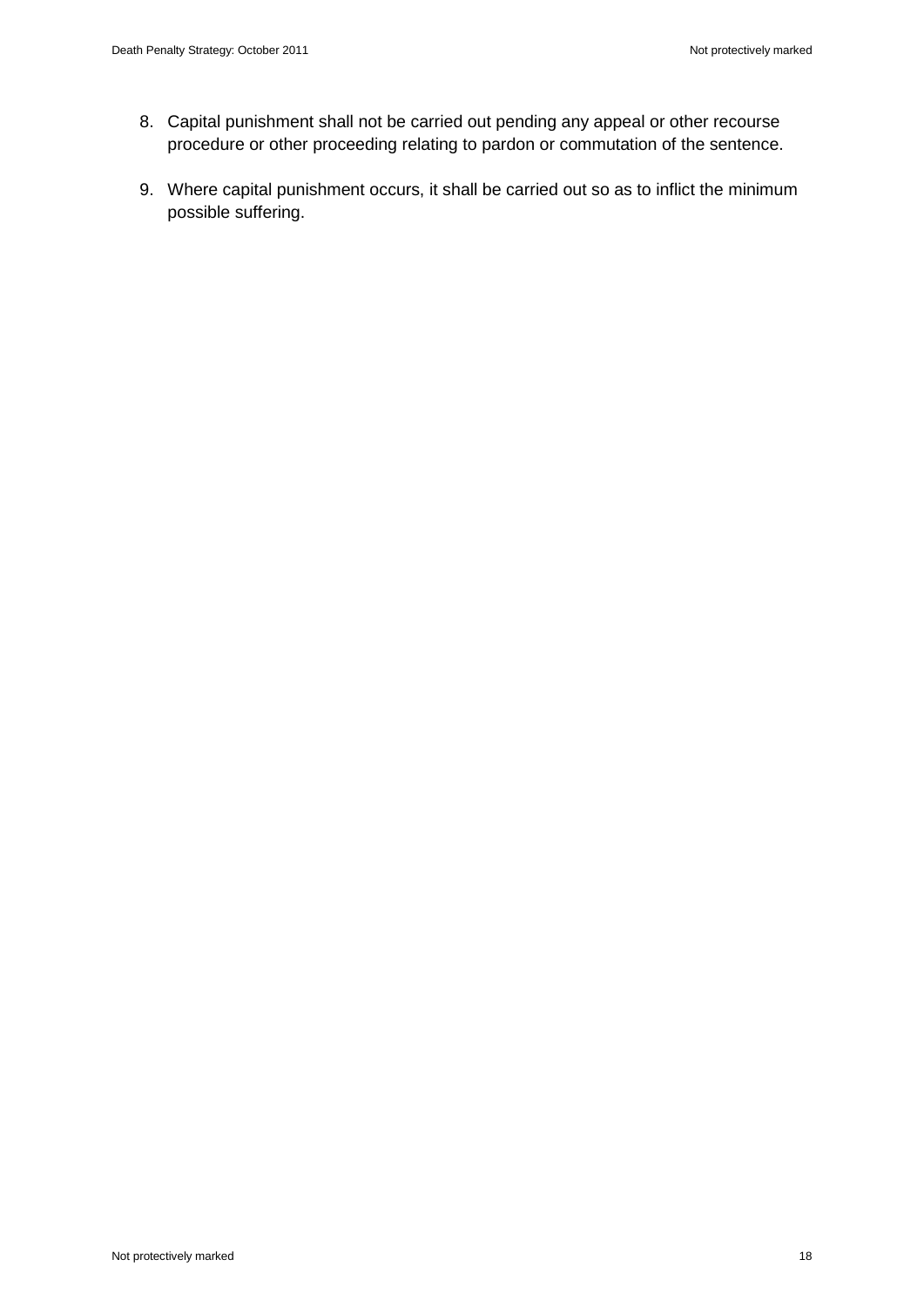#### <span id="page-18-0"></span>**APPENDIX FIVE: INTERNATIONAL LEGISLATION AND INTERNATIONAL MECHANISMS**

#### **Key international legal instruments:**

International Covenant on Civil and Political Rights (ICCPR) and the 2<sup>nd</sup> optional protocol European Convention on Human Rights (ECHR) and 6<sup>th</sup> and 13<sup>th</sup> protocol

The American Convention on Human Rights and the Protocol to Abolish the Death Penalty UN Convention on the Rights of the Child (CRC)

African Charter on the Rights and Welfare of the Child

UN Safeguards Guaranteeing the Protection of the Rights of Those facing the Death Penalty- ESCR 1984/50, 1996/15

EU guidelines on the Death Penalty

Convention Against Torture and its Optional Protocol

African Charter on Human and Peoples' Rights

Arab Charter on Human Rights

| Key International mechanisms to promote implementation of these instruments: |  |
|------------------------------------------------------------------------------|--|
| Courts                                                                       |  |
| European Court of Human Rights                                               |  |
| - African Court on Human and Peoples Rights                                  |  |
| Inter American Court of Human Rights                                         |  |
| <b>Advisory bodies</b>                                                       |  |
| <b>UN Human Rights Committee</b>                                             |  |
| UN Human Rights Council / UN General Assembly 3 <sup>rd</sup> Committee      |  |
| UN Committee on the Rights of the Child                                      |  |
| Inter American Commission on Human Rights                                    |  |
| <b>UN Committee Against Torture</b>                                          |  |
|                                                                              |  |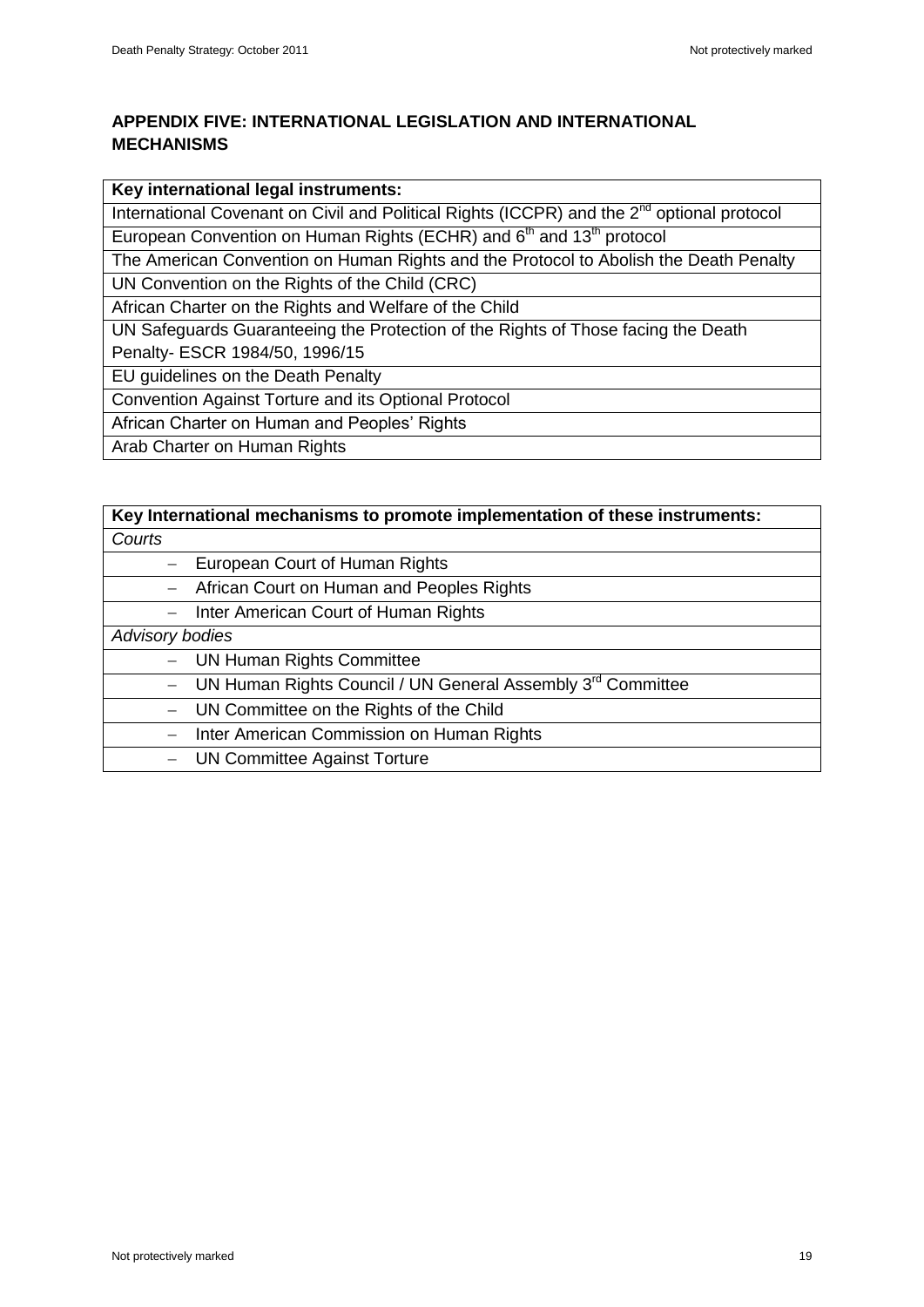### <span id="page-19-0"></span>**APPENDIX SIX: STEPS WHICH POSTS CAN TAKE TO ADVANCE OUR OBJECTIVES AND THE TOOLS AVAILABLE**

| <b>Steps to take</b>                                                                                                                                                                                                                                                                                                                                                                                                                                                                                                                                                                                                                                                                                                                                                                                                                                                        | <b>Tools and Methods available</b>                                                                                                                                                                                                                                                                                                                                                                                                                                                                                     |  |  |
|-----------------------------------------------------------------------------------------------------------------------------------------------------------------------------------------------------------------------------------------------------------------------------------------------------------------------------------------------------------------------------------------------------------------------------------------------------------------------------------------------------------------------------------------------------------------------------------------------------------------------------------------------------------------------------------------------------------------------------------------------------------------------------------------------------------------------------------------------------------------------------|------------------------------------------------------------------------------------------------------------------------------------------------------------------------------------------------------------------------------------------------------------------------------------------------------------------------------------------------------------------------------------------------------------------------------------------------------------------------------------------------------------------------|--|--|
| Legal challenges to the death penalty; restricting the scope of the death penalty and promotion of alternatives                                                                                                                                                                                                                                                                                                                                                                                                                                                                                                                                                                                                                                                                                                                                                             |                                                                                                                                                                                                                                                                                                                                                                                                                                                                                                                        |  |  |
|                                                                                                                                                                                                                                                                                                                                                                                                                                                                                                                                                                                                                                                                                                                                                                                                                                                                             |                                                                                                                                                                                                                                                                                                                                                                                                                                                                                                                        |  |  |
| Restriction of the application of the death penalty to only the most serious<br>offences of murder.<br>Legal challenges to the constitutionality of the imposition and application of<br>the death penalty are a good tool to use, eg to the mandatory nature of the<br>death penalty, delay on death row or the mercy process. However, even if<br>successful, a subsequent change to the constitution would be all that is<br>required to take countries back to square one. Posts should use this tool as<br>a stepping stone but be clear that this needs to be backed up by pressure on<br>the government to change its position.<br>Progressive restriction of the number of offences the death penalty applies<br>to: in particular excluding economic crimes, drugs, rape and sexual offences,<br>religious crimes, political crimes.<br>Follow up on project work. | Domestic courts, Supreme Courts, Regional bodies (via NGOs)<br>Legally challenge the following:<br>Constitutionality - compliance with own constitutions, international<br>obligations<br>Art. 6 ICCPR compliance (right to life and use of the death penalty)<br>Art. 7 ICCPR compliance (cruel, inhuman and degrading<br>treatment)<br>Art. 14 ICCPR compliance (fair trial procedures)<br>Mercy process- including petitions for clemency, and mercy<br>committees<br>Transparency<br>The Death Penalty Project     |  |  |
| Look out for constitutional review processes taking place and contact Death<br>Penalty Project and other relevant NGOs (contact details through HRDD).                                                                                                                                                                                                                                                                                                                                                                                                                                                                                                                                                                                                                                                                                                                      |                                                                                                                                                                                                                                                                                                                                                                                                                                                                                                                        |  |  |
| Adherence to international standards                                                                                                                                                                                                                                                                                                                                                                                                                                                                                                                                                                                                                                                                                                                                                                                                                                        |                                                                                                                                                                                                                                                                                                                                                                                                                                                                                                                        |  |  |
| The ICCPR allows the use of the death penalty for the most serious crimes.<br>This does not include the use of the death penalty for under 18s, persons<br>who have become insane and pregnant women.<br>Lobbying on individual cases where they do meet the minimum standards as<br>set out in the EU guidelines on the death penalty.<br>An engagement with governments / civil society on the relationship between<br>the death penalty and Sharia law.<br>Ensuring a fair trial for all.<br>Highlighting the use of the death penalty on victims of a miscarriage of<br>justice and long periods on death row which could constitute inhuman and<br>degrading treatment.                                                                                                                                                                                                | <b>Bilateral lobbying</b><br>ICCPR (Art. 6)<br><b>ECHR</b><br>EU guidelines on the death penalty<br>UN Safeguards guaranteeing protection of the rights of those facing the<br>death penalty<br>Standards for human rights tribunals<br>Legal challenges (as above)                                                                                                                                                                                                                                                    |  |  |
| <b>Lobbying activities</b>                                                                                                                                                                                                                                                                                                                                                                                                                                                                                                                                                                                                                                                                                                                                                                                                                                                  |                                                                                                                                                                                                                                                                                                                                                                                                                                                                                                                        |  |  |
| Convey the UK's position on the death penalty.<br>Obligations under international instruments/ regional mechanisms/ domestic<br>laws.<br>Recalling the 2010 UNGA Third Committee resolution which calls for a<br>moratorium on the use of the death penalty with a view to abolition, and<br>lobbying ahead of the 2012 UNGA resolution.<br>Lawyers (eg Bar Associations) / Ministries of Justice / Human rights<br>institutions/ Parliamentarians.                                                                                                                                                                                                                                                                                                                                                                                                                         | Political pressure via:<br>EU lobbying and demarches<br>United Nations General Assembly resolutions<br><b>Bilateral lobbying</b><br>Commonwealth (as appropriate),<br><b>Council of Europe</b><br>Human Rights Council (i.e. side events, running thematic or<br>country resolution. Nb. Need to be aware of the make up of the<br>committee)<br>Special Rapporteur (ExtraJudicial, Summary or Arbitrary<br>Executions)<br>Bilateral dialogues (eg UK / EU - China dialogue)<br>Aid and assistance (police assistance) |  |  |
| <b>Changing opinions</b>                                                                                                                                                                                                                                                                                                                                                                                                                                                                                                                                                                                                                                                                                                                                                                                                                                                    |                                                                                                                                                                                                                                                                                                                                                                                                                                                                                                                        |  |  |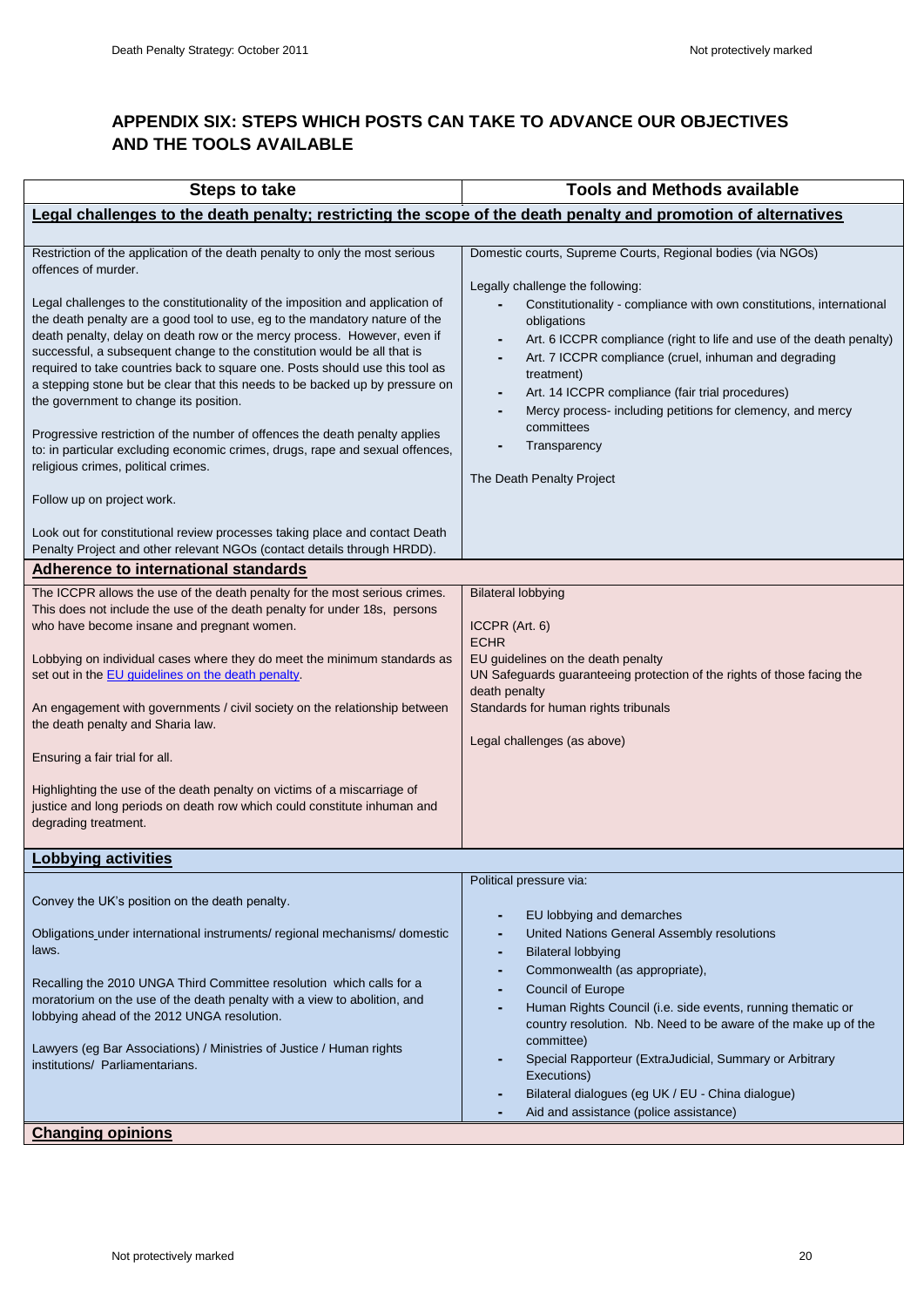| Establishment of an abolitionist movement in country / civil society engaged<br>on abolition of the death penalty.<br>Increased access to information- publication of statistics by government<br>Address issues around retention of the death penalty such as challenging<br>the assumption that there is a need for death penalty, developing arguments<br>or evidence around the effectiveness of the death penalty as a punishment<br>and the punishment providing no added value as a deterrent.<br>Promote / hold open debates on death penalty (for example, through the<br>public/legislators/Parliament).<br>Highlight the cases of miscarriage of justice and treatment of those on death<br>row. Countries should note the sensitivities in country and ensure that<br>action taken would not hasten executions.<br><b>Projects</b> | Public pressure/ public opinion<br>٠<br><b>NGOs</b><br>$\blacksquare$<br>Media<br>Religious groups<br>National human rights institutions<br>$\blacksquare$<br><b>Medical Organisations</b><br>Youth groups / student organisations |  |  |
|------------------------------------------------------------------------------------------------------------------------------------------------------------------------------------------------------------------------------------------------------------------------------------------------------------------------------------------------------------------------------------------------------------------------------------------------------------------------------------------------------------------------------------------------------------------------------------------------------------------------------------------------------------------------------------------------------------------------------------------------------------------------------------------------------------------------------------------------|------------------------------------------------------------------------------------------------------------------------------------------------------------------------------------------------------------------------------------|--|--|
| Focused country projects                                                                                                                                                                                                                                                                                                                                                                                                                                                                                                                                                                                                                                                                                                                                                                                                                       | Funding opportunities:                                                                                                                                                                                                             |  |  |
| Regional projects                                                                                                                                                                                                                                                                                                                                                                                                                                                                                                                                                                                                                                                                                                                                                                                                                              | <b>DFID funding projects</b><br>EU funding- EIDHR                                                                                                                                                                                  |  |  |
|                                                                                                                                                                                                                                                                                                                                                                                                                                                                                                                                                                                                                                                                                                                                                                                                                                                | Civil society                                                                                                                                                                                                                      |  |  |
|                                                                                                                                                                                                                                                                                                                                                                                                                                                                                                                                                                                                                                                                                                                                                                                                                                                |                                                                                                                                                                                                                                    |  |  |
| <b>Other</b>                                                                                                                                                                                                                                                                                                                                                                                                                                                                                                                                                                                                                                                                                                                                                                                                                                   |                                                                                                                                                                                                                                    |  |  |
| Consulting experts on strategy and implementation.                                                                                                                                                                                                                                                                                                                                                                                                                                                                                                                                                                                                                                                                                                                                                                                             | Death Penalty Sub Group to the Foreign Secretary's Advisory Group on<br>Human Rights - HRDD consult experts from NGOs, academia, and human                                                                                         |  |  |
| EU and World Day Against the Death Penalty- 10 October. An opportunity<br>to release a statement, hold an event, media article etc.                                                                                                                                                                                                                                                                                                                                                                                                                                                                                                                                                                                                                                                                                                            | rights lawyers, on death penalty issues. Contact HRDD for more information.                                                                                                                                                        |  |  |
| Debates on the death penalty.                                                                                                                                                                                                                                                                                                                                                                                                                                                                                                                                                                                                                                                                                                                                                                                                                  |                                                                                                                                                                                                                                    |  |  |
| Annual human rights report and debate.                                                                                                                                                                                                                                                                                                                                                                                                                                                                                                                                                                                                                                                                                                                                                                                                         |                                                                                                                                                                                                                                    |  |  |
| FCO website (and internally through FCONet to help posts).                                                                                                                                                                                                                                                                                                                                                                                                                                                                                                                                                                                                                                                                                                                                                                                     |                                                                                                                                                                                                                                    |  |  |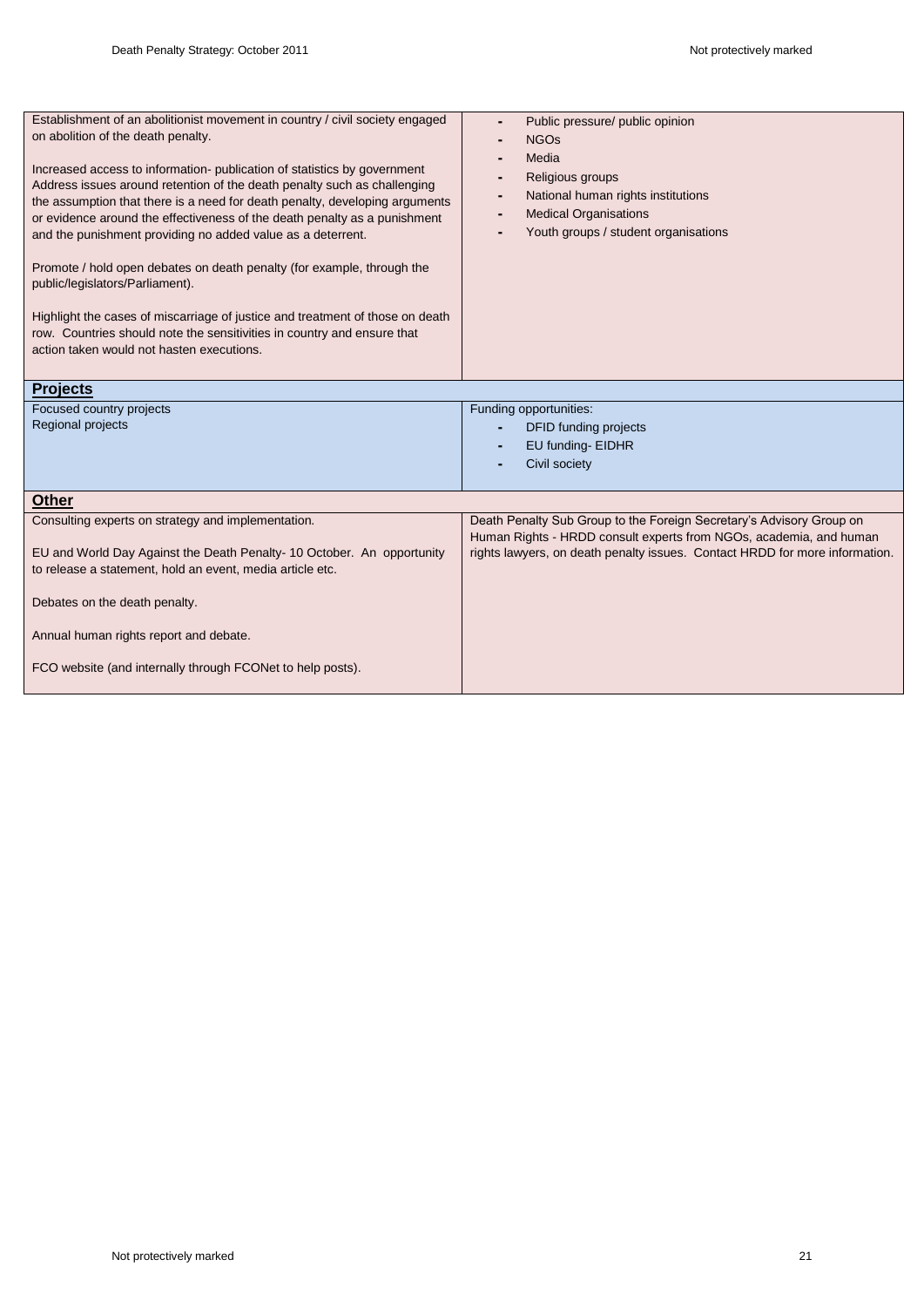#### <span id="page-21-0"></span>**APPENDIX SEVEN: DEATH PENALTY CORE SCRIPT**

It is the longstanding policy of the UK to oppose the death penalty in all circumstances as a matter of principle because we consider that its use undermines human dignity, that there is no conclusive evidence of its deterrent value, and that any miscarriage of justice leading to its imposition is irreversible and irreparable. Our work to eradicate the death penalty around the world falls into three main categories:

- the UK carries out various bilateral initiatives to support global abolition including high-level lobbying and the funding of projects through our Human Rights Programme Fund. We are currently supporting projects in the Commonwealth Caribbean, African Commonwealth countries, China, Nigeria and the Middle East, working with key UK partners such as the Death Penalty Project and Penal Reform International.
- working through the EU to lobby countries to move towards abolition. For example, by factoring the death penalty into political and human rights dialogues; raising individual cases which do not meet the minimum standards as set out in the EU Guidelines on Human Rights (e.g. if executions involve minors or if death sentences are imposed for crimes which are not of a particularly grave nature); funding projects through the European Instrument for Democracy and Human Rights; and pursuing common action in international fora such as the UN.
- using the United Nations as tool to deliver our objectives by showing that global momentum is shifting towards abolition. The UK played an active part in helping to secure successful outcomes to the United Nations General Assembly resolutions on the moratorium on the use of the death penalty in 2010, 2008 and 2007, and the UK will be working with others to secure record support for the resolution in autumn 2012.

#### **Arguments against the death penalty**

#### The death penalty is irreversible

We oppose the death penalty in all circumstances as a matter of principle. The principle is absolute: no justice system is perfect; in our past innocent people were executed and it clearly happens elsewhere. We, together with our EU Partners, call upon all states to abolish the death penalty for all crimes and forever.

Our view is that capital punishment tends to further a casual attitude towards the right to life. It increases the level of brutality in society and may, inadvertently, legitimise the taking of lives. A state that endorses the death penalty sends the message that killing is an acceptable way of solving social problems. Violence begets violence.

#### We do not believe that the death penalty has any value as a deterrent

We do not accept that the death penalty is necessary in order to deter murder and other serious crimes. Numerous academic studies have failed to establish that execution deters more than the prospect of a long sentence. For example, the US has one of the highest